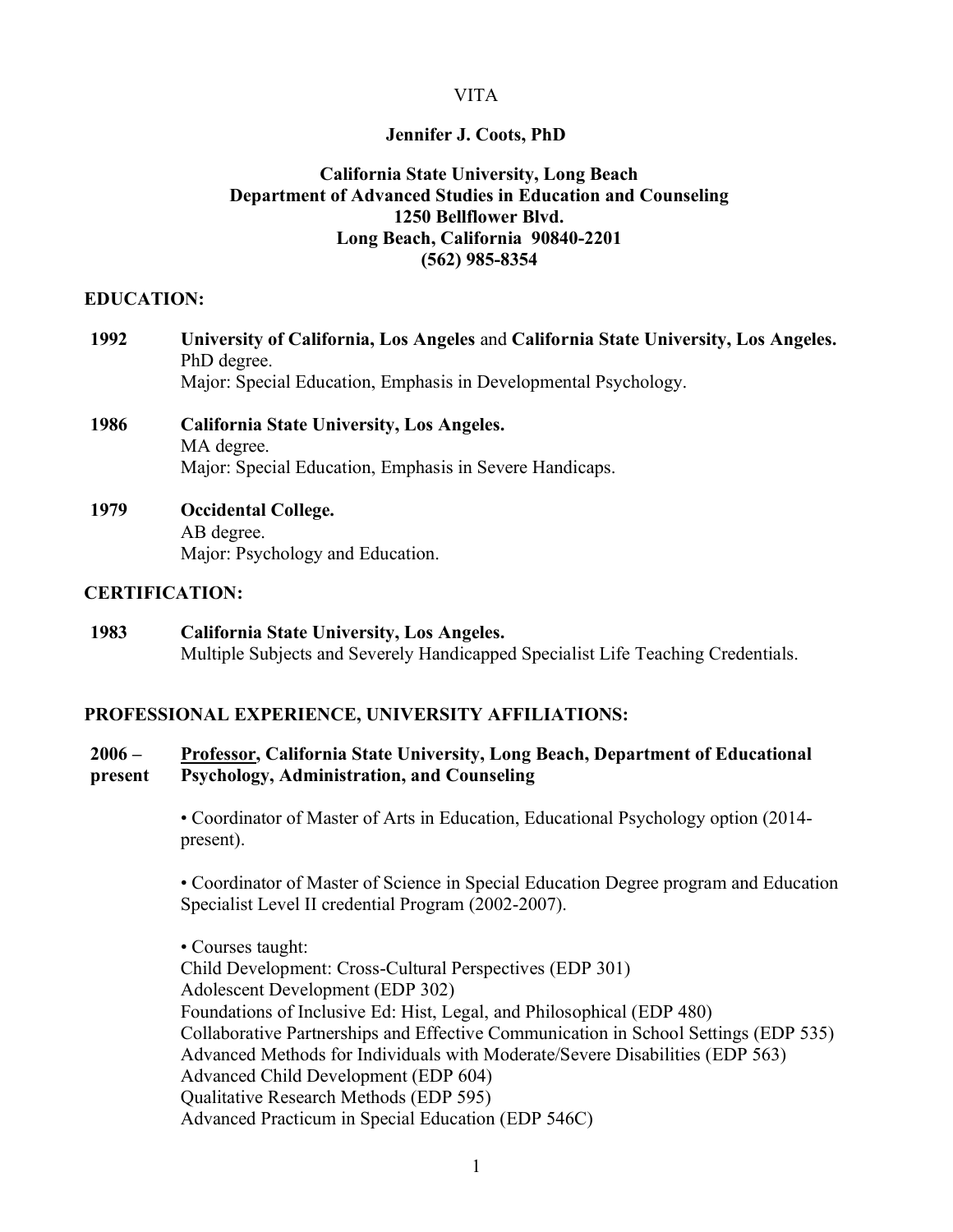Field Supervision and Thesis Supervision

• Primary research interests in family organization of daily routines, the impact of services and schooling on families of children with disabilities, and intervention for children with severe disabilities.

#### **2007- 2013 Department Chair, California State University, Long Beach, Department of Advanced Studies in Education and Counseling**

• Elected to lead large department with 40 full-time faculty and over 60 adjunct faculty. 7 programs in the Department offer 7 different credentials and 9 different Masters degrees/options.

#### **2001- 2006 Associate Professor (tenure track), California State University, Long Beach, Department of Educational Psychology, Administration, and Counseling**

• Early Tenure and Promotion granted in 2001.

• Coordinator of Master of Science in Special Education Degree program and Education Specialist Level II credential Program 2002-2007.

• Courses taught:

Child Development: Cross-Cultural Perspectives (EDP 301) Foundations of Inclusive Ed: Hist, Legal, and Philosophical (EDSP 480), Collaborative Partnerships and Effective Communication in School Settings (EDSP 535) Advanced Methods for Individuals with Moderate/Severe Disabilities (EDP 563) Advanced Child Development (EDP 604) Advanced Practicum in Special Education (EDSP 546C) Special Education Seminar (EDSP 695S) Field Supervision and Thesis Supervision

• Primary research interests in family organization of daily routines, the impact of services and schooling on families of children with disabilities, and intervention for children with severe disabilities.

#### **1997- 2001 Assistant Professor (tenure track), California State University, Long Beach, Department of Educational Psychology, Administration, and Counseling**

• Courses taught: Child Development: Cross-Cultural Perspectives (EDP 301) Foundations of Inclusive Ed: Hist, Legal, and Philosophical (EDP 480), Collaborative partnerships and effective communication in school settings (EDP 535) Field Supervision Thesis Supervision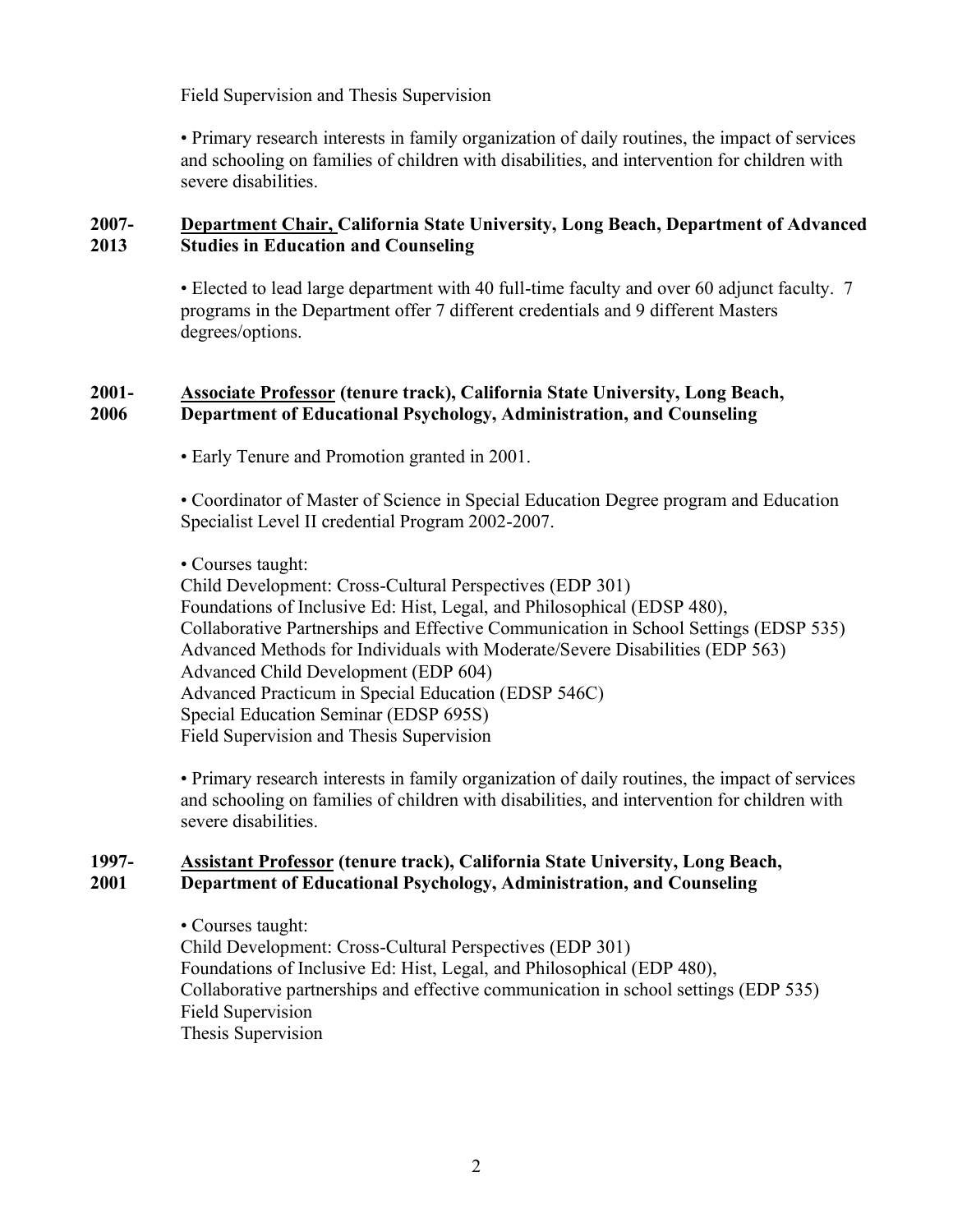#### **1997- 2001 Assistant Research Psychologist**, **University of California, Los Angeles, Department of Psychiatry.**

• Maintained appointment at UCLA to provide consultation to federally-funded, large sample  $(N=103)$ , longitudinal, inter-disciplinary research project studying the accommodations of the families of children with developmental delays.

#### **1991- 1997 Director, Project CHILD, Department of Psychiatry, University of California, Los Angeles.**

• Project director for federally-funded, large sample  $(N=103)$ , longitudinal, interdisciplinary research project studying the accommodations of the families of children with developmental delays. Principal Investigators: Ronald Gallimore, PhD, and Thomas S. Weisner, PhD.

• Directed and coordinated all research activities including maintenance of sample, development of instruments, data analysis, planning for future research activities, publication of results, management of office, and training of staff and student researchers.

#### **1985- 1993; Assistant Professor (non-tenure), Special Education Division, California State University, Los Angeles.**

**1996**

• Courses taught:

Laboratory in Special Education Instruction (EDSP 403), Teaching the Mentally Retarded (EDSP 480), Teaching the Autistic and Seriously Emotionally Disturbed (EDSP 481), Cognitive and Linguistic Development in Persons with Disabilities (EDSP 408), Research Methods in Special Education (EDSP 500). Practicum supervision.

# **PROFESSIONAL EXPERIENCE, DIRECT SERVICE:**

#### **1982- Teacher of Students with Severe Handicaps in Pasadena Unified School District.**

**1987**

• Developed and implemented Functional, Chronological Age Appropriate, Community-Based educational program for students with severe handicaps in integrated setting moving class from segregated special education center to neighborhood elementary school site.

• Member of district-wide Special Education Curriculum writing team and district-wide Integration Task Force which planned systematic integration of all with students with disabilities to age appropriate regular education schools.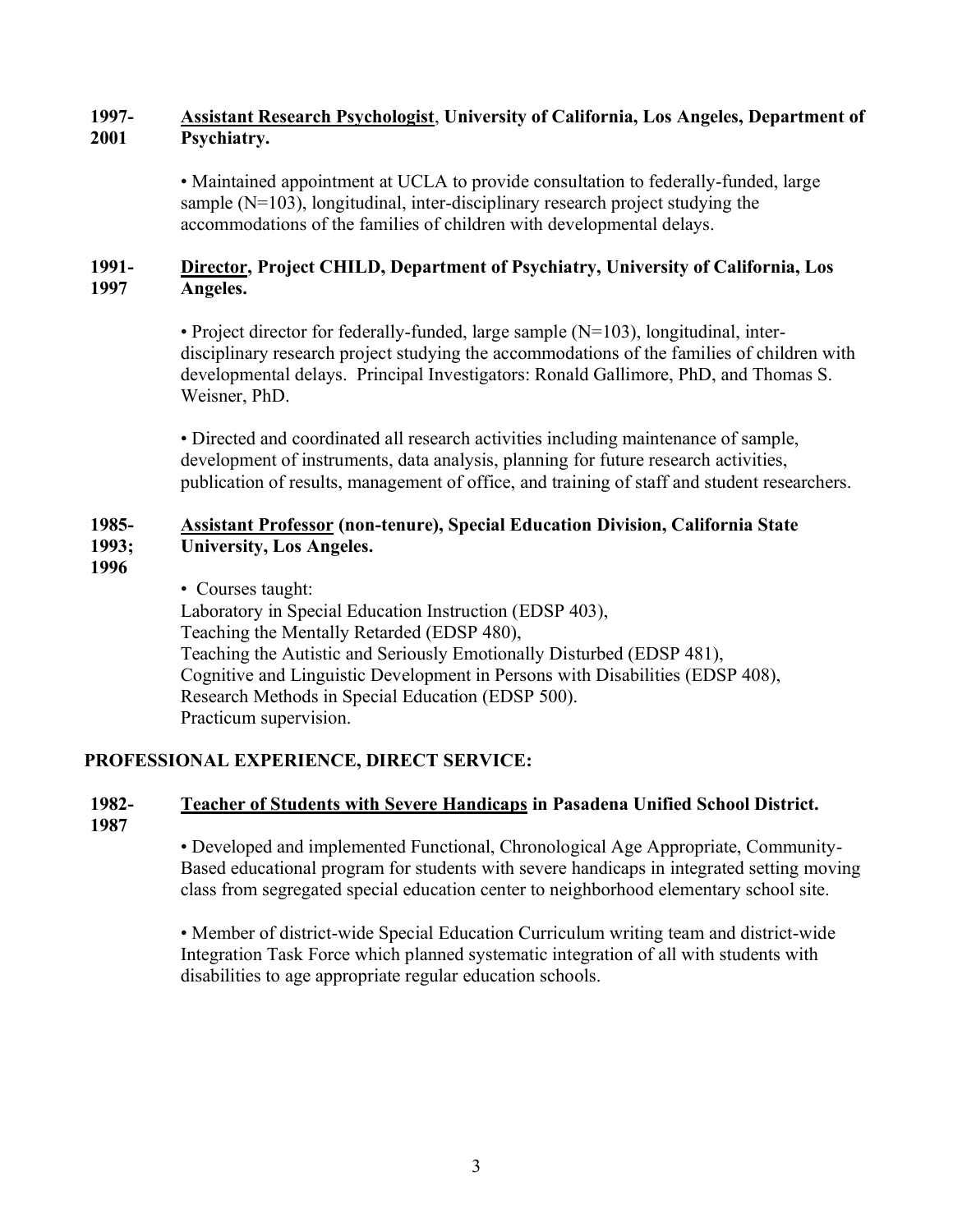## **RELATED EXPERIENCE:**

#### **1985- Mentor Teacher for Pasadena Unified School District.**

**1987**

• Selected as a mentor teacher by the Pasadena Unified School District based upon demonstrated excellence as a teacher, leadership ability, and training ability. Responsibilities included developing and managing a model demonstration classroom program for students with severe disabilities and advising and guiding individual teachers.

#### **1985- Master Teacher for California State University, Los Angeles.**

**1987**

• Recruited by the Special Education Division at California State University, Los Angeles to serve as a Master Teacher based upon demonstrated ability to design and implement quality educational services for students with severe disabilities. Responsibilities included training student teachers to develop and manage quality educational programs.

#### **1985- 1987 Demonstration Teacher for Special Education Resource Network, California State Department of Education.**

• Recruited by personnel from the California State Department of Education to serve as a demonstration teacher for Individual Critical Skills Model (ICSM) group from the Special Education Resource Network. Responsibilities included developing and managing a model demonstration program for students with severe disabilities.

# **OTHER RESEARCH ACTIVITIES:**

#### **1988- Research Assistant/ Consultant, PEERS.**

**1993**

• Conducted research to evaluate federally funded statewide systems change grant of the California State Department of Education entitled "Providing Education for Everyone in Regular Schools."

#### **1987- Research Assistant, Project CHILD.**

**1991**

• Data Manager for federally-funded longitudinal research project  $(N=103)$ , studying the accommodations of the families of children with developmental delays of unknown etiology.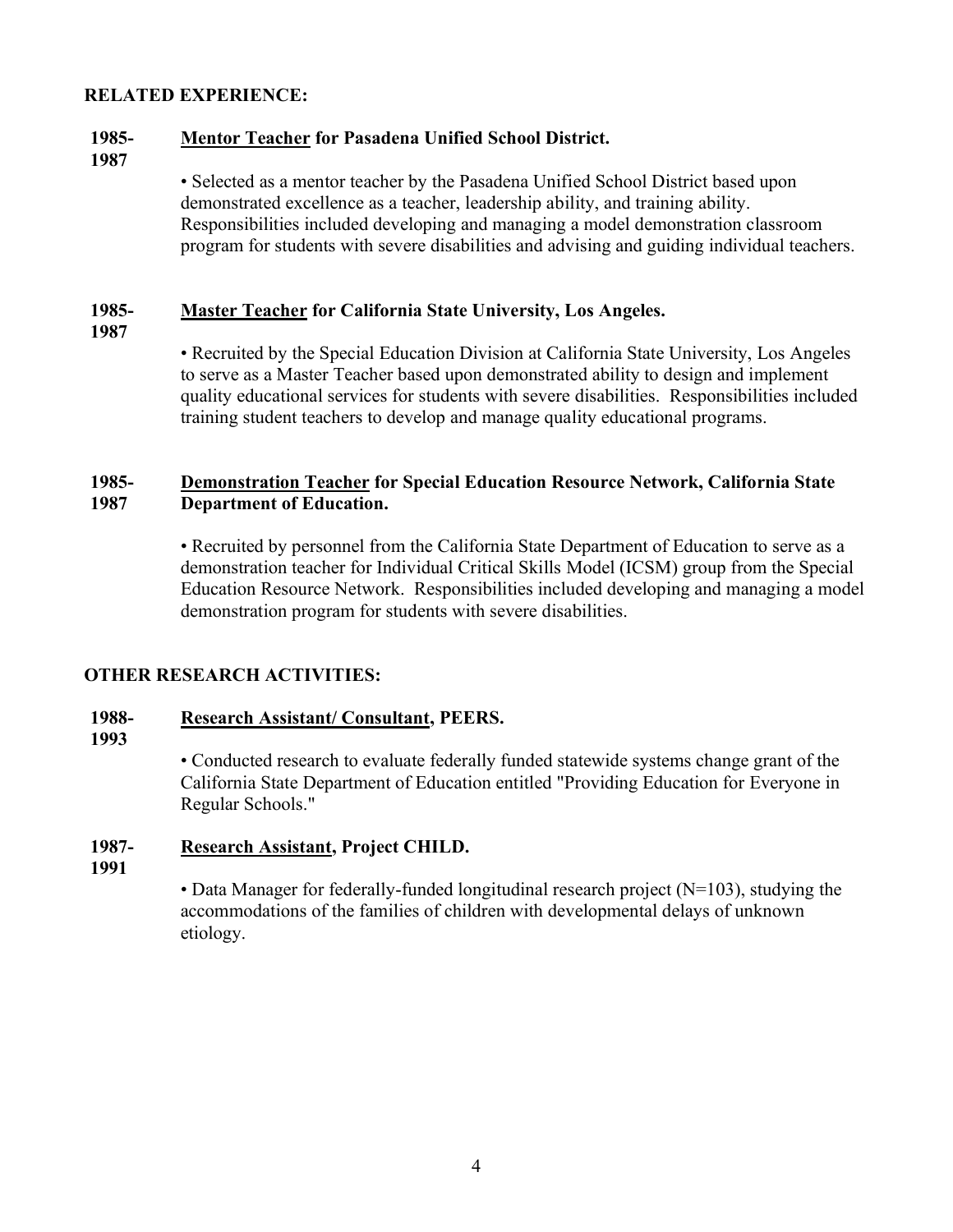#### **PUBLICATIONS:**

- Adams, B., Adams, R., & Coots, J. J. (1997). Literacy and disability: What are the assumptions we make? *Center X Quarterly, 9* (2), 10.
- Bernheimer, L. P., Keogh, B. K., & Coots, J. J. (1993). From research to practice: Support for developmental delay as a preschool category of exceptionality. *Journal for Early Intervention, 17* (2), 97-106 .
- Coots, J. J. (1998). Family resources and parent participation in schooling activities for their children with developmental delays. *Journal of Special Education, 31* (4), 498-520.
- Coots, J. J. (1998). Questions frequently asked about special education: A guide for parents [Brochure]. Culver City, CA.: Westside Regional Center.
- Coots, J. J. (1998). Questions frequently asked about inclusion: A guide for parents [Brochure]. Culver City, CA.: Westside Regional Center.
- Coots, J. J. (2000). *Test Bank to accompany Cole & Cole: The Development of Children* (4th ed). New York: Worth.
- Coots, J. J. (2001). *Instructors Resource Manual to accompany Cole & Cole: The Development of Children* (4th ed). New York: Worth.
- Coots, J. J. (2005). *Instructors Resource Manual to accompany Cole & Cole: The Development of Children* (5th ed). New York: Worth.
- Coots, J. J. (2007). Building bridges with families: Honoring the mandates of IDEIA. *Issues in Teacher Education, 16* (2), 33-40.
- Coots, J. J. (2009). The power of social interaction and high expectations. In T. Tsyrlina, N. Hansuvadha, & C. Zitzer-Comfort (Eds), *With hope for the future and faith in success: Special education in Russia and the U.S.A*. Kursk, Russia: Regional Open Social Institute.
- Coots, J. J. (In preparation). Child Development. *Oxford Bibliographies in Education*.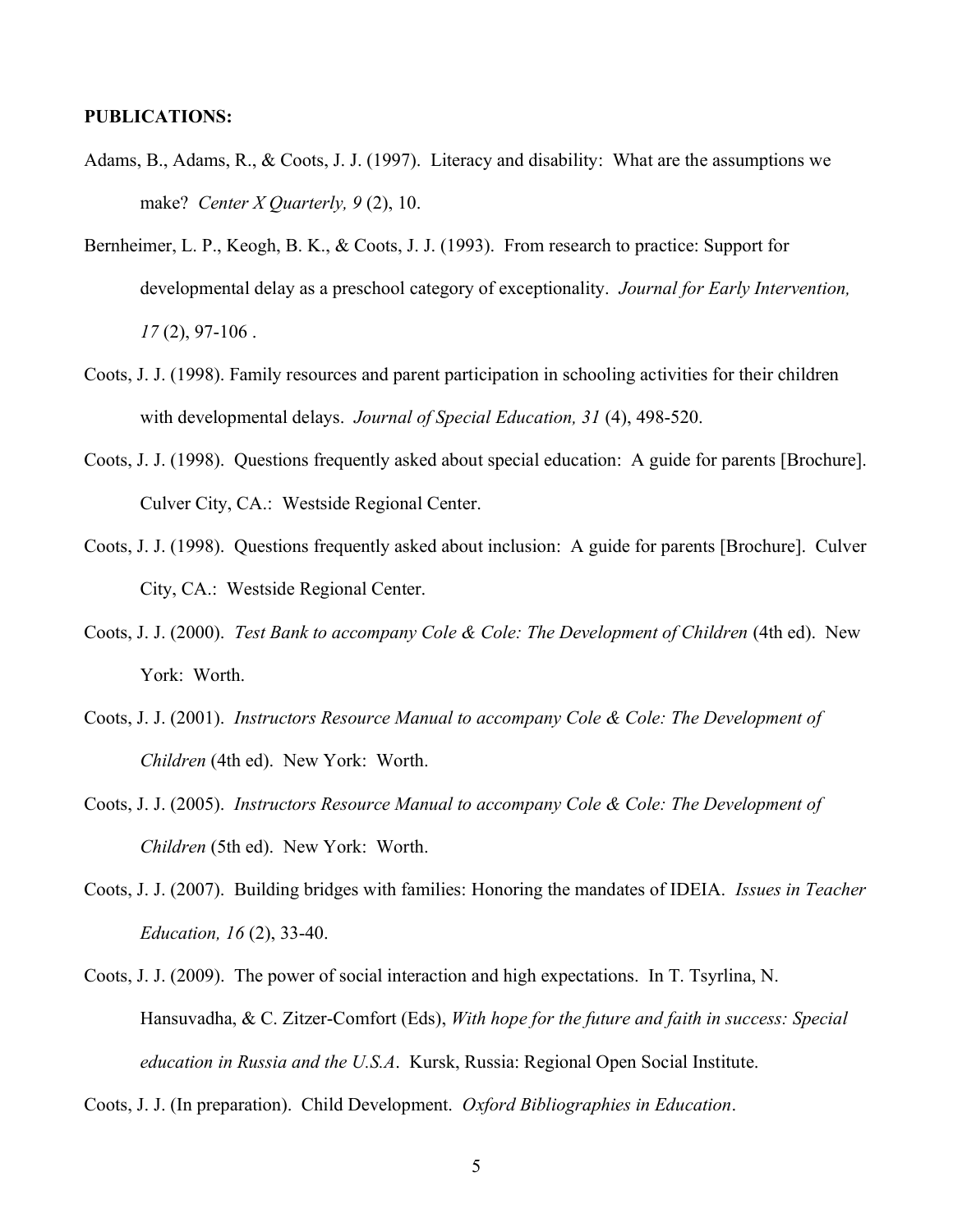- Coots, J. J., Bishop, K. D., & Grenot-Scheyer, M. (1998). Supporting elementary age students with significant disabilities in general education classrooms: What teachers say and do. *Education and Training in Mental Retardation and Developmental Disabilities.*
- Coots, J. J., Bishop, K. D., Grenot-Scheyer, M., & Falvey, M. A. (1995). Practices in general education: Past and present. M. Falvey (Ed.) *Community and school inclusion: Curriculum and instruction for students with significant disabilities*. Baltimore, MD: Paul H. Brookes Publishing Company.
- Coots, J. J., & Falvey, M. A. (1989). Communication skills. In M. A. Falvey, *Community-Based Curriculum: Instructional Strategies for Students with Severe Handicaps* (2nd Edition). Baltimore: Paul H. Brookes Publishing Co.
- Coots, J. J. & Piker, R. A. (2009). *Instructors Resource Manual to accompany Lightfoot, Cole & Cole: The Development of Children* (6th ed). New York: Worth.
- Coots, J. J. & Piker, R. A. (2013). *Instructors Resource Manual to accompany Lightfoot, Cole & Cole: The Development of Children* (7th ed). New York: Worth.
- Coots, J. J. & Stout, K. (Eds). (2007). *Vignettes for guided reflections on effective teaching.* Boston: Allyn and Bacon.
- Falvey, M. A., Bishop, K. B., Grenot-Scheyer, M. & Coots, J. J. (1988). Issues and trends in mental retardation.In S. N. Calculator & J. Bedrosian (Eds.), *Communication Assessment and Intervention for Adults with Mental Retardation.* Boston: College-Hill Press.
- Falvey, M. A., & Coots, J. J. (1989). Recreation skills. In M. A. Falvey, *Community-Based Curriculum: Instructional Strategies for Students with Severe Handicaps (2nd Edition).* Baltimore: Paul H. Brookes Publishing Co.
- Falvey, M. A., Coots, J. J., & Bishop, K. D. (1990). Developing a caring community to support volunteer programs. In W. Stainback & S. Stainback (Eds.), *Support networks for inclusive schooling*. Baltimore: Paul H. Brookes Publishing Co.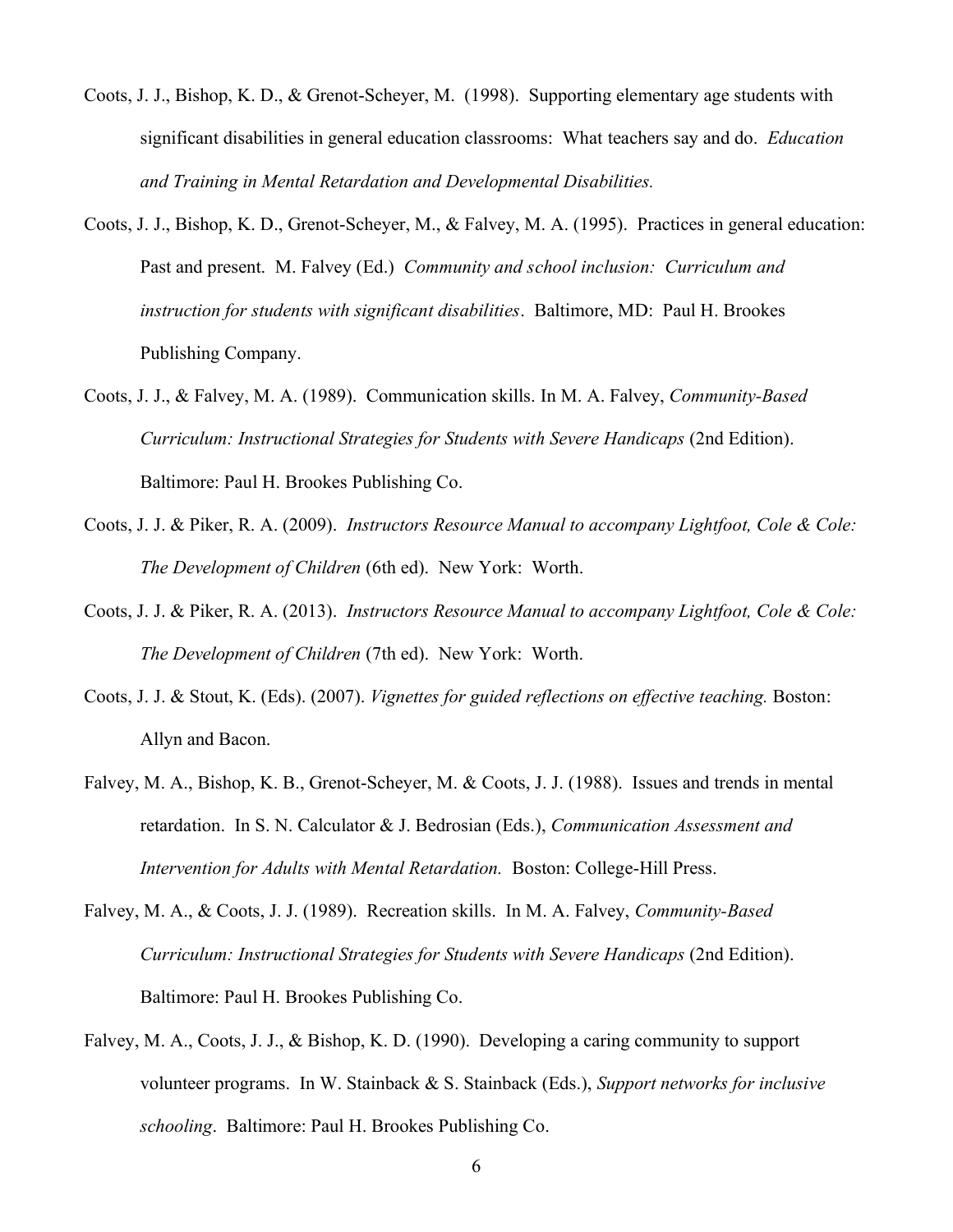- Falvey, M. A., Coots, J. J., Bishop, K. D., & Grenot-Scheyer, M. (1989). Educational and curricular adaptations.In S. Stainback, W. Stainback, & M. Forest (Eds.), *Educating All Students in Regular Education.* Baltimore: Paul H. Brookes Publishing Co.
- Falvey, M. A., Coots, J. J., & Terry-Gage, S. (1991). Extra-curricular activities. In S. Stainback & W. Stainback (Eds.), *Curriculum considerations in inclusive classrooms: Facilitating learning for all students*. Baltimore: Paul H. Brookes Publishing Co.
- Falvey, M. A., Grenot-Scheyer, M., Coots, J. J., & Bishop, K. D. (1995). Services for students with disabilities: Past and present. M. Falvey (Ed.) *Community and school inclusion: Curriculum and instruction for students with significant disabilities.* Baltimore, MD: Paul H. Brookes Publishing Company.
- Gallimore, R. G., Coots, J. J., Weisner, T. S., Garnier, H., & Guthrie, D. (1996). Family responses to children with developmental delays II: Accommodation activity in early and middle childhood. *American Journal on Mental Retardation., 101* (3), 215-232.

Grenot-Scheyer, M., & Coots, J. J. (2004) (Eds) *Issues in Teacher Education, 13*.

- Grenot-Scheyer, M., & Coots, J. J. (2004). From the Guest Editors. Beyond policy and rhetoric: Perspectives and challenges for General and Special Eduation. *Issues in Teacher Education, 13*, 3-6.
- Grenot-Scheyer, M., Coots, J. J., & Bishop-Smith, K. (2004). A consideration of what educational faculty need to know and be able to do: Federal and state policies and best practices for collaborative preparation programs. *Issues in Teacher Education, 13*, 95-114.
- Grenot-Scheyer, M., Coots, J. J., & Falvey, M. A. (1989). Friendships.In M. A. Falvey, *Community-Based Curriculum: Instructional Strategies for Students with Severe Handicaps* (2nd Edition). Baltimore: Paul H. Brookes Publishing Co.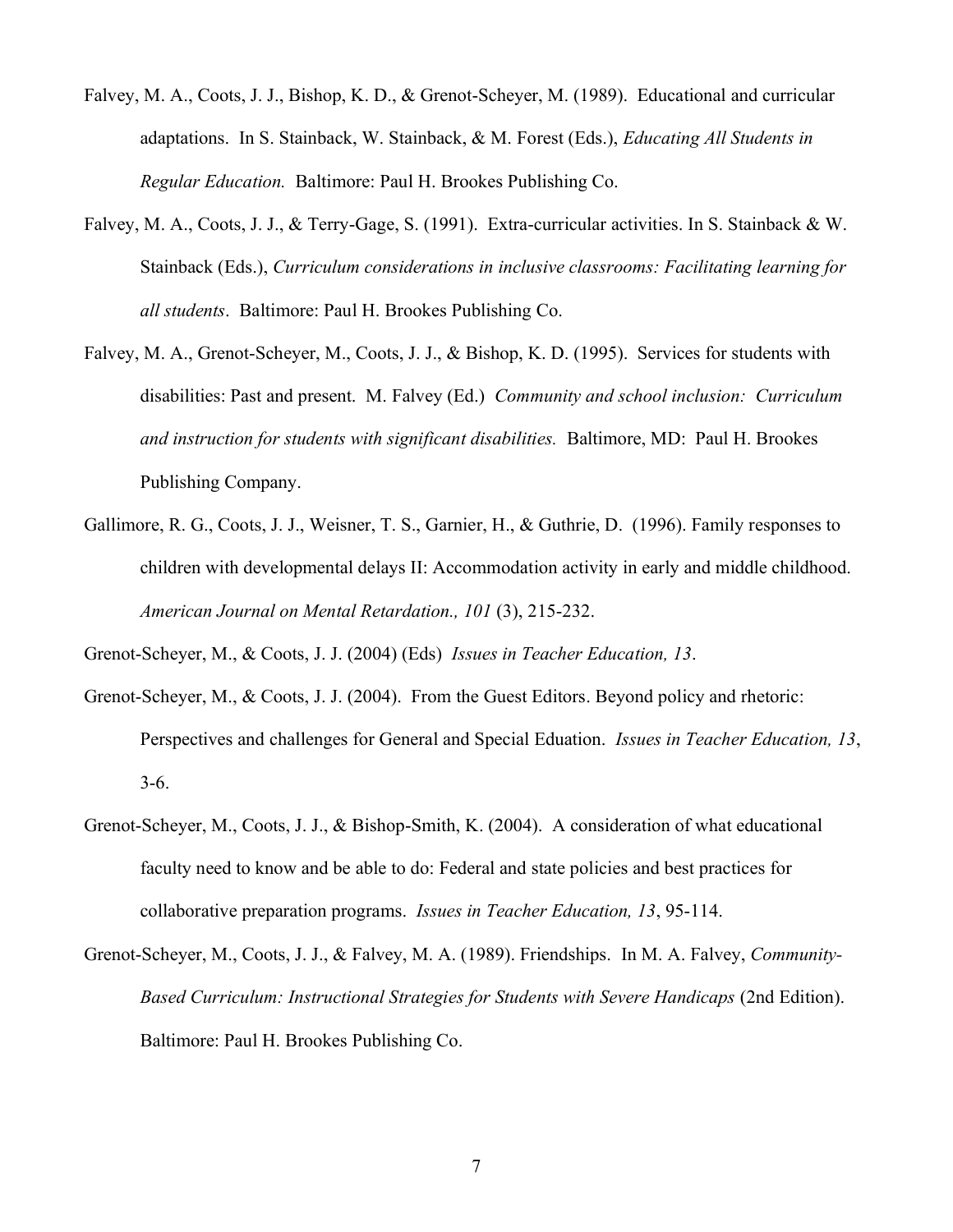- Grenot-Scheyer, M., Coots, J. J., & Falvey, M. A. (1989). Integration issues and strategies.In M. A. Falvey, *Community-Based Curriculum: Instructional Strategies for Students with Severe Handicaps* (2nd Edition). Baltimore: Paul H. Brookes Publishing Co.
- Grenot-Scheyer, M., Jubala, K., Bishop, K. D., & Coots, J. J. (1996). *The inclusive classroom*. Westminister, CA.: Teacher Created Materials.
- Grenot-Scheyer, M., Williams, D., Abernathy, P., Jubala, K., & Coots, J. J. (1995). Elementary curriculum and instruction. M. Falvey (Ed.) *Community and school inclusion: Curriculum and instruction for students with significant disabilities.* Baltimore, MD: Paul H. Brookes Publishing Company.
- Keogh, B. K. , Coots, J. J., & Bernheimer, L. P., (1995). School placement of children with non specific developmental delays: Findings from a 6-year follow-up*. Journal of Early Intervention., 20* (1), 65-97.
- Weisner, T. S., Matheson, C., Coots, J. J., & Bernheimer, L. P. (2004). Sustainability of daily routines as a family outcomes. In A. Maynard & M. Martini (Eds), *The Psychology of Learning in Cultural Context.* New York: Kluwer/Plenum.

## **TECHNICAL REPORTS:**

- Coots, J. J. (1997). Project CHILD Newsletter: 10 year report to Project CHILD participants. Los Angeles, California: University of California, Los Angeles.
- Coots, J. J., Adams, B., & Adams, R. (1997). Friends Alike and Different: Activities to increase understanding of and appreciation for diversity.
- O'Connor, D., McGlothin, N., Coots, J. J., Golez, F., & Whitney, L. (1999). Integrated Teacher Education Program Student Handbook. Long Beach, California: California State University, Long Beach.
- Weisner, T. S., Coots, J. J., & Bernheimer, L. P. (1997). Ecocultural interview manual and protocol: Vols I & II.. Los Angeles, California: University of California, Los Angeles.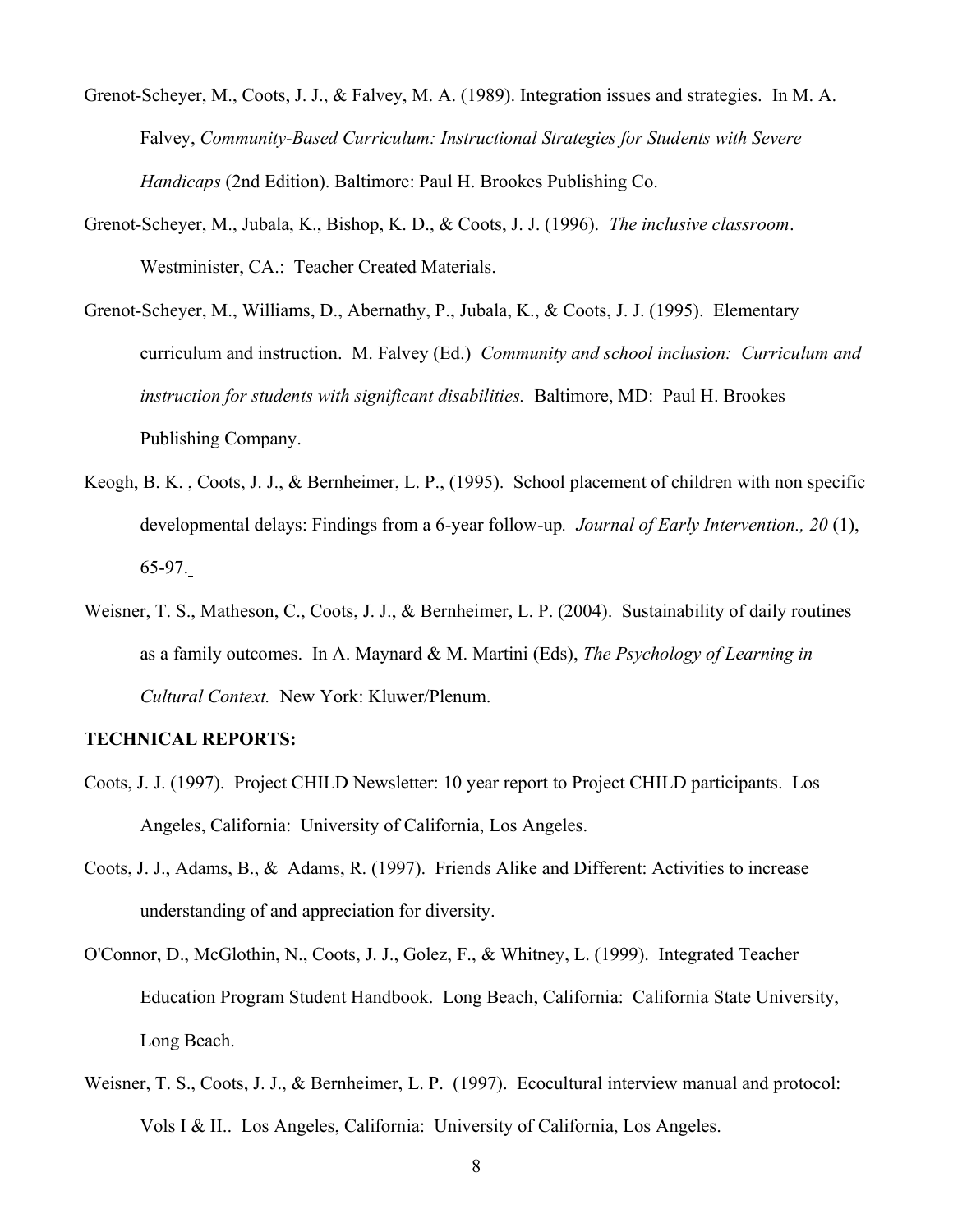Coots, J. J. (1994). Project CHILD Newsletter: 5 year report to Project CHILD participants. Los Angeles, California: University of California, Los Angeles.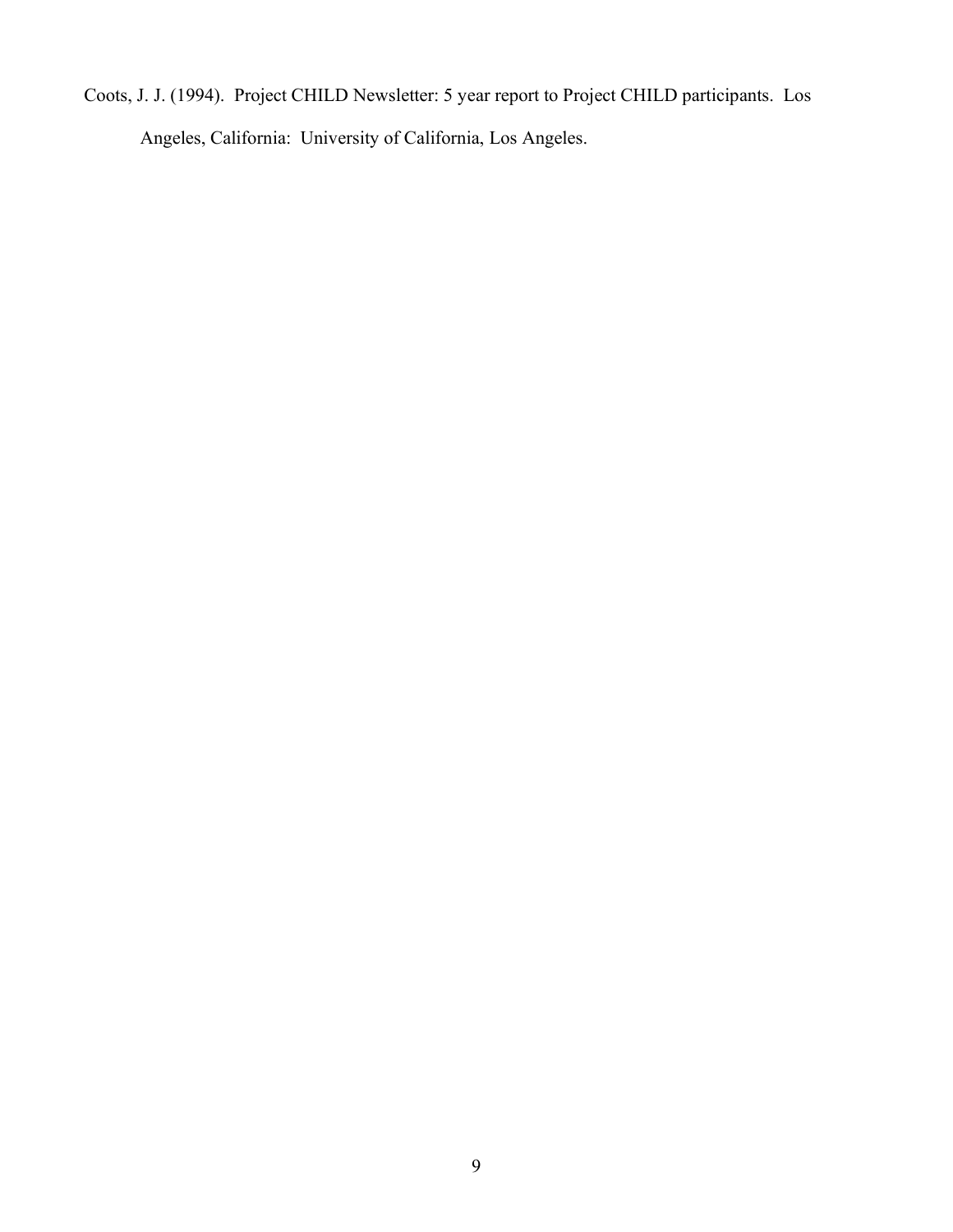### **PRESENTATIONS AT CONFERENCES:**

### **2009**

Coots, J. J. (2009, March). "Just desserts: significant issues for individuals with disabilities." Roundtable discussion presentation at the annual conference of the California Chapter of the Association for persons with Severe Handicaps.

## **2006**

Coots, J. J., & Stout, K. (2006, November). CEC Standards: Leaving children with Significant Disabilities Behind? Paper at the annual international conference of the Association for Persons with Severe Handicaps, Baltimore, MD.

### **2005**

Coots, J. J., Larsen, A., Stout, K., Martin, K., Stewart, G., & Ufholtz, K. (November 2005). Examples of applying the Universal Design for Learning Model: Results of our field testing. Panel presentation at the annual international conference of the Association for Persons with Severe Handicaps, Milwaukee, WI

- Coots, J. J., Larsen, A., Leonard-Giesen, S., Stout, K., & Stewart, G. (2004, November). When Federal Mandates Attack: Challenges of Reflective Teachers. Panel presentation at the annual international conference of the Association for Persons with Severe Handicaps, Reno, NV.
- Coots, J. J., Bishop-Smith, K., & Grenot-Scheyer, M. (2004, April). "Making the Team:" Accessing postsecondary educational settings for individuals with disabilities. Paper presented at the annual conference of the American Educational Research Association, San Diego, CA.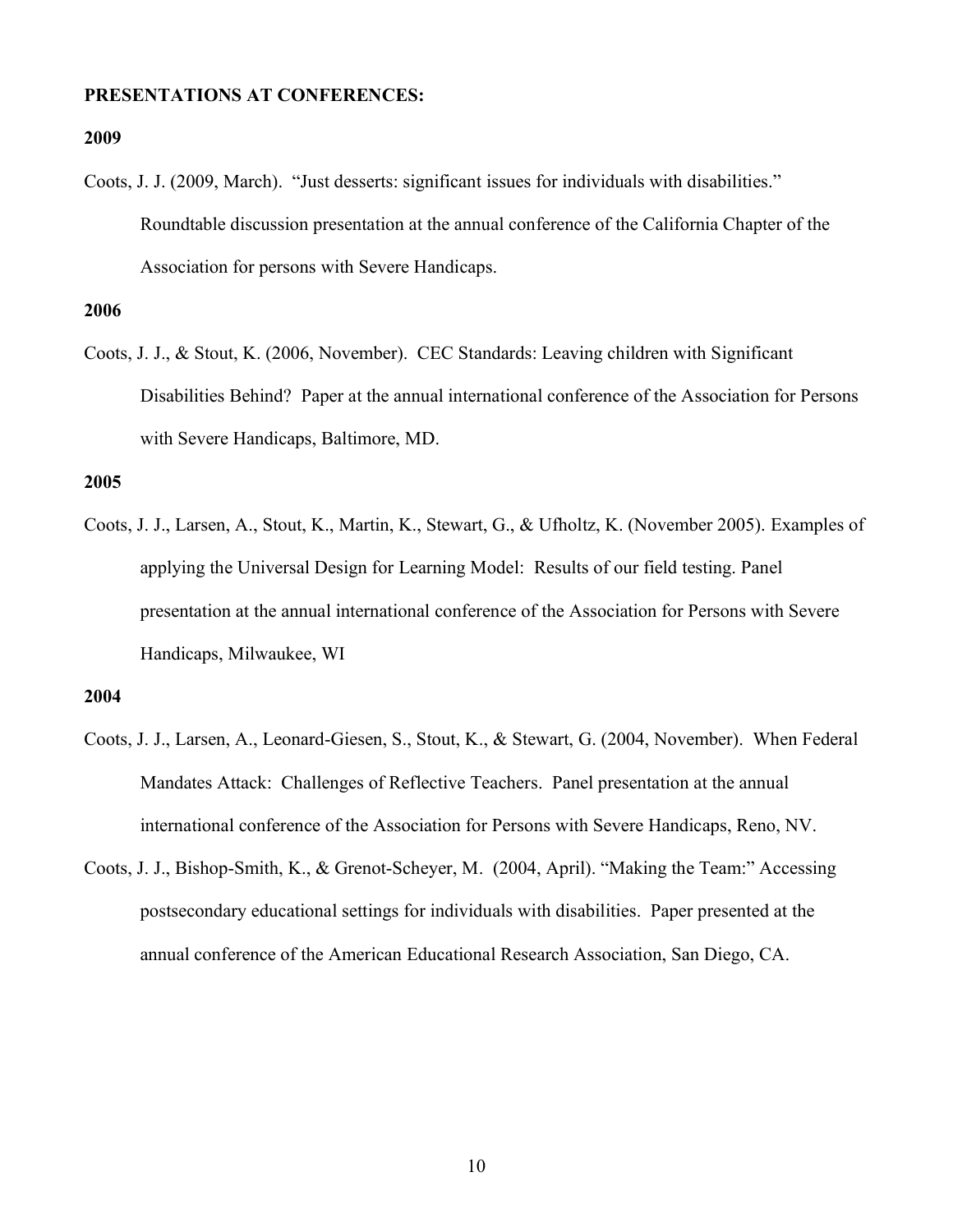- Coots, J. J., Martin, K., Calder, C., & Stewart, G. (2003, December). Guiding Novice Teacher Field Experiences through a Demonstration Teacher Network. Paper presented at the annual international conference of the Association for Persons with Severe Handicaps, Chicago, IL.
- Sramek, C., Sramek, H., Sramek, C., Coots, J. J., Falvey, M., Goldberg-Hamblin, S., Grenot-Scheyer, M., & Rosenberg, R. (2003, December). Carla goes to college…and Chicago. Paper presented at the annual international conference of the Association for Persons with Severe Handicaps, Chicago, IL.

### **2002**

Coots, J. J., Grenot-Scheyer, M., Goldberg-Hamblin, S., Martin, K., Stout, K., & Ufholtz, K. (2002, December). Case studies for effective teacher preparation. Paper presented at the annual international conference of the Association for Persons with Severe Handicaps, Boston, MA.

### **2001**

Coots, J. J., Foster-Berman, J., Hawk, T., Martin, K., Stout, K., & Ufholtz, K. (2001, November). Moving from Self-contained, Segregated Models to Inclusive Models. Paper presented at the annual international conference of the Association for Persons with Severe Handicaps, Anaheim, CA.

- Coots, J. J. & Grenot-Scheyer, M. (2000, April). An examination of a large urban school district's efforts to eliminate hostile environments. Paper presented at the annual conference of the American Educational Research Association, New Orleans, LA.
- Coots, J. J., Hamm, D., Leonard-Giesen, S., & Nagel, G. (2000, February). Intra- and interdepartmental team teaching: Strategies for Success. Panel presentation at the Sixth CSU Symposium on University Teaching.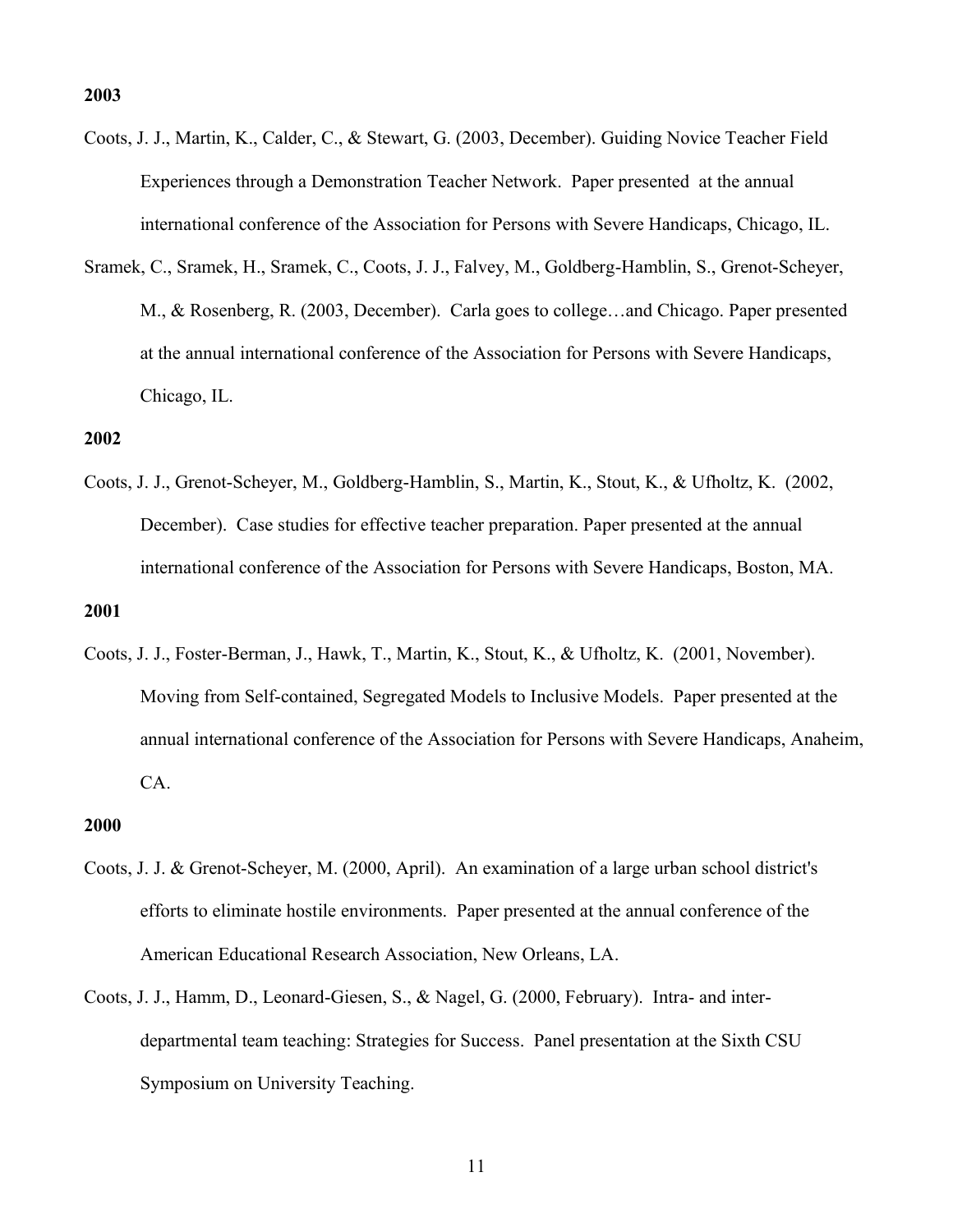- Coots, J. J. (1999, April). An examination of the clinical utility of the Ecocultural Family Interview. Paper presented at the biennial conference of the Society for Research in Child Development, Albuquerque, N. M.
- Houck, J., Coots, J. J., O'Connor, D., & Colburn, A. (1999, November). Creating a university standardsbased curriculum in teacher education. Panel presentation at the Tenth Education Trust National Conference, Washington, D. C.

#### **1998**

- Coots, J. J. (1998, March). Current trends in teacher preparation: Special Education Credential program restructuring at CSULB. Presentation at the annual conference of the California State Federation of the Council for Exceptional Children, Long Beach, CA.
- Coots, J. J. (1998, March). Family adaptations and inclusion. Paper presented at the annual conference of the California Chapter of the Association for Persons with Severe Handicaps, Sacramento, CA.
- Coots, J. J., Grenot-Scheyer, M., Bishop-Smith, K., & Falvey, M. (1998, December). Multiple pathways to meet the needs of students in urban school districts. Panel presentation at the annual conference of the Association for Persons with Severe Handicaps, Seattle, WA.

- Coots, J. J., & Arzubiaga, A. (1997, April). Development of the Ecocultural Family Interview. Paper presented at the biennial conference of the Society for Research in Child Development, Washington, D.C.
- Coots, J. J., & Hitchin, B. (1997, December). Clinical applications of the Ecocultural Family Interview. Paper presented at the annual conference of the Association for Persons with Severe Handicaps, Boston, MA.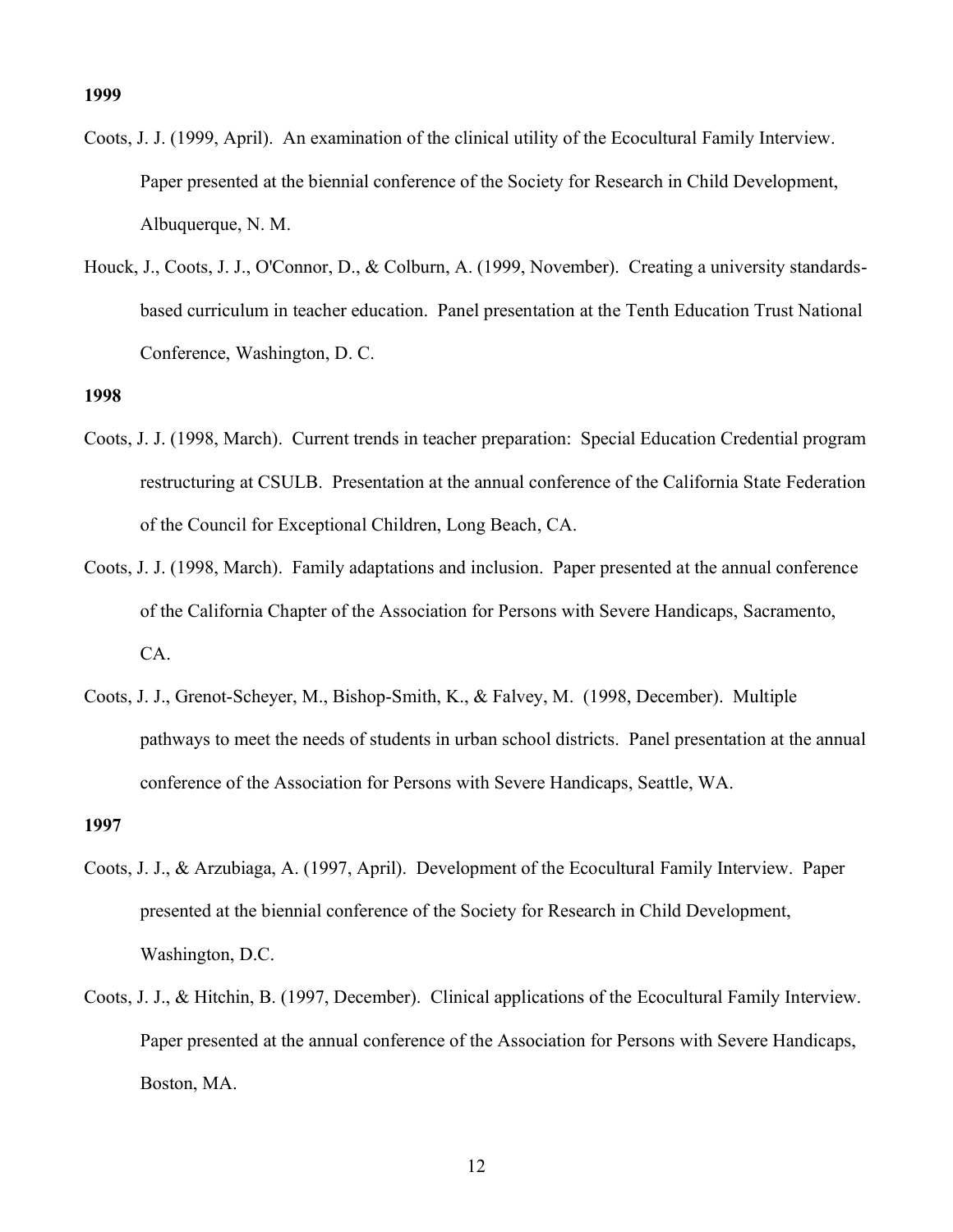Weisner, T. S., Matheson, C., Coots, J. J., & Gallimore, R. (1997, April). Sustainability of daily routines as a family outcome. Paper presented at the biennial conference of the Society for Research in Child Development, Washington, D.C.

## **1996**

Matheson, C. C., & Coots, J. J. (1996, May). Accommodations families employ to facilitate development of social networks for their children with developmental delays. Paper presented at the American Association on Mental Retardation annual meeting, San Antonio Texas.

### **1995**

- Coots, J. J. (1995, April). Teacher perceptions of appropriate parental roles in special and general education programs. Paper presented at the annual conference of the American Educational Research Association, San Francisco, CA.
- Coots, J. J., & Matheson, C. C. (1995, March). Service and information accommodations of families of children with developmental delays. Paper presented at the biennial conference of the Society for Research in Child Development, Indianapolis, Ind.
- Grenot-Scheyer, M., Bishop, K. D., & Coots, J. J. (1995, December). The impact of related service personnel on disabled students in inclusive settings: Perspectives from the field. Paper presented at the annual conference of the California Chapter of the Association for Persons with Severe Handicaps, San Francisco, CA.

#### **1993**

Coots, J. J. (1993, November). Teaching priorities of teachers with generalist and specialist training. Paper presented at the annual conference of the Association for Persons with Severe Handicaps, Chicago, IL.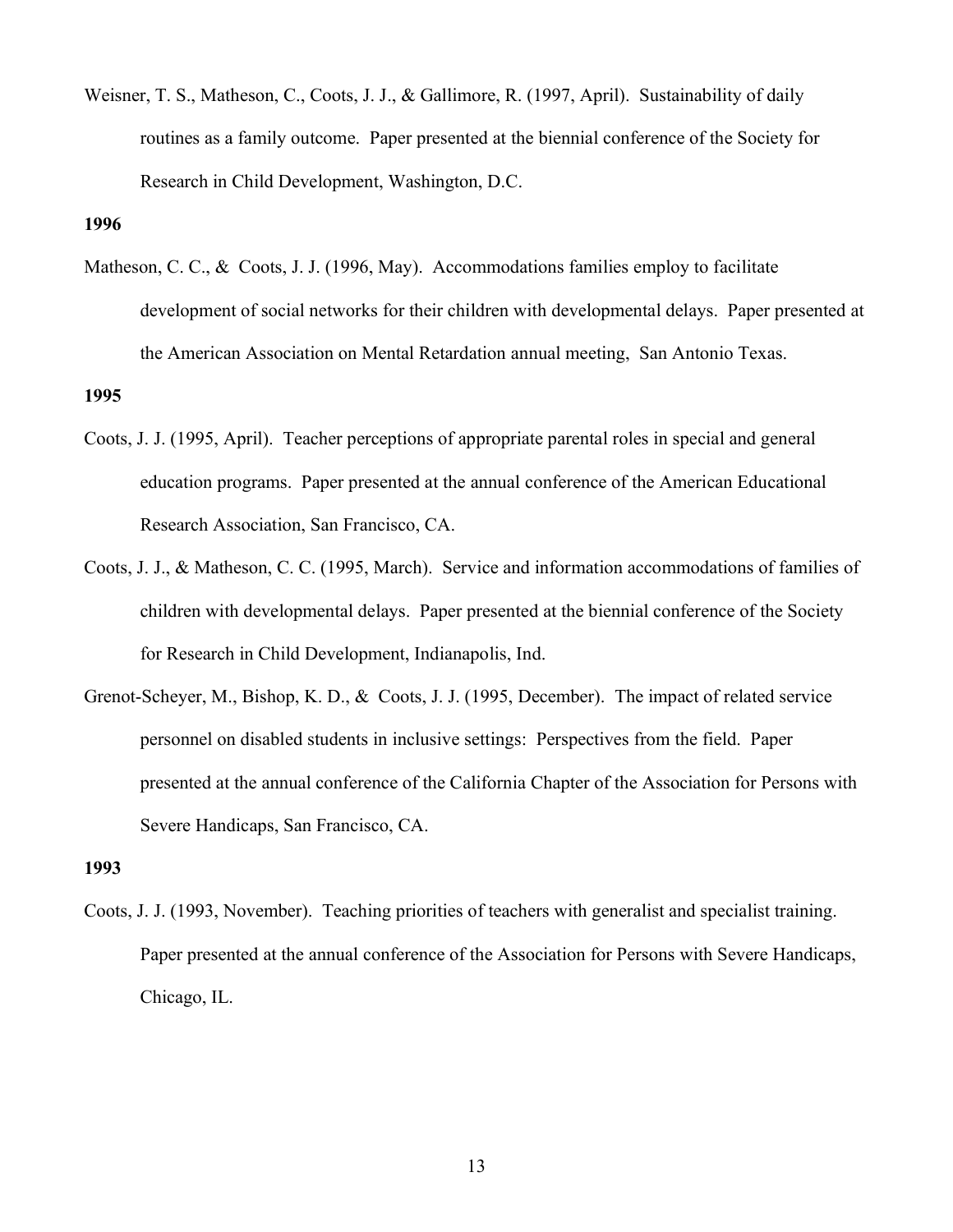Coots, J. J., Bishop, K. D., & Grenot-Scheyer, M. (1993, December). Curriculum adaptations to support elementary-age students with significant disabilities in inclusive settings: A preliminary study. Paper presented at the annual conference of the Association for Persons with Severe Handicaps, Atlanta, GA.

- Bernheimer, L. P, Keogh, B. K., Coots, J. J. (1992, December). Longitudinal studies of young children with developmental delays: Implications for policy and practice. Paper presented at the annual conference of the Division for Early Childhood of the Council for Exceptional Children, Washington, D.C.
- Coots, J. J. (1992, April). Parent participation in schooling activities. Paper presented at the annual conference of the California Chapter of the Association for Persons with Severe Handicaps, Irvine, CA.
- Coots, J. J. (1992, April). Factors accounting for variations in parent participation in schooling activities for their children with disabilities. Paper presented at the American Association on Mental Retardation annual meeting, New Orleans, LA.
- Coots, J. J., & Dutton, D. (1992, April). Full inclusion in school and beyond. Paper presented at the annual conference of the California Chapter of the Association for Persons with Severe Handicaps, Irvine, CA.
- Grenot-Scheyer, M., Coots, J. J., & Bishop, K. D. (1992, April). Strategies to include all students in regular education. Paper presented at the annual conference of the California Chapter of the Association for Persons with Severe Handicaps, Irvine, CA.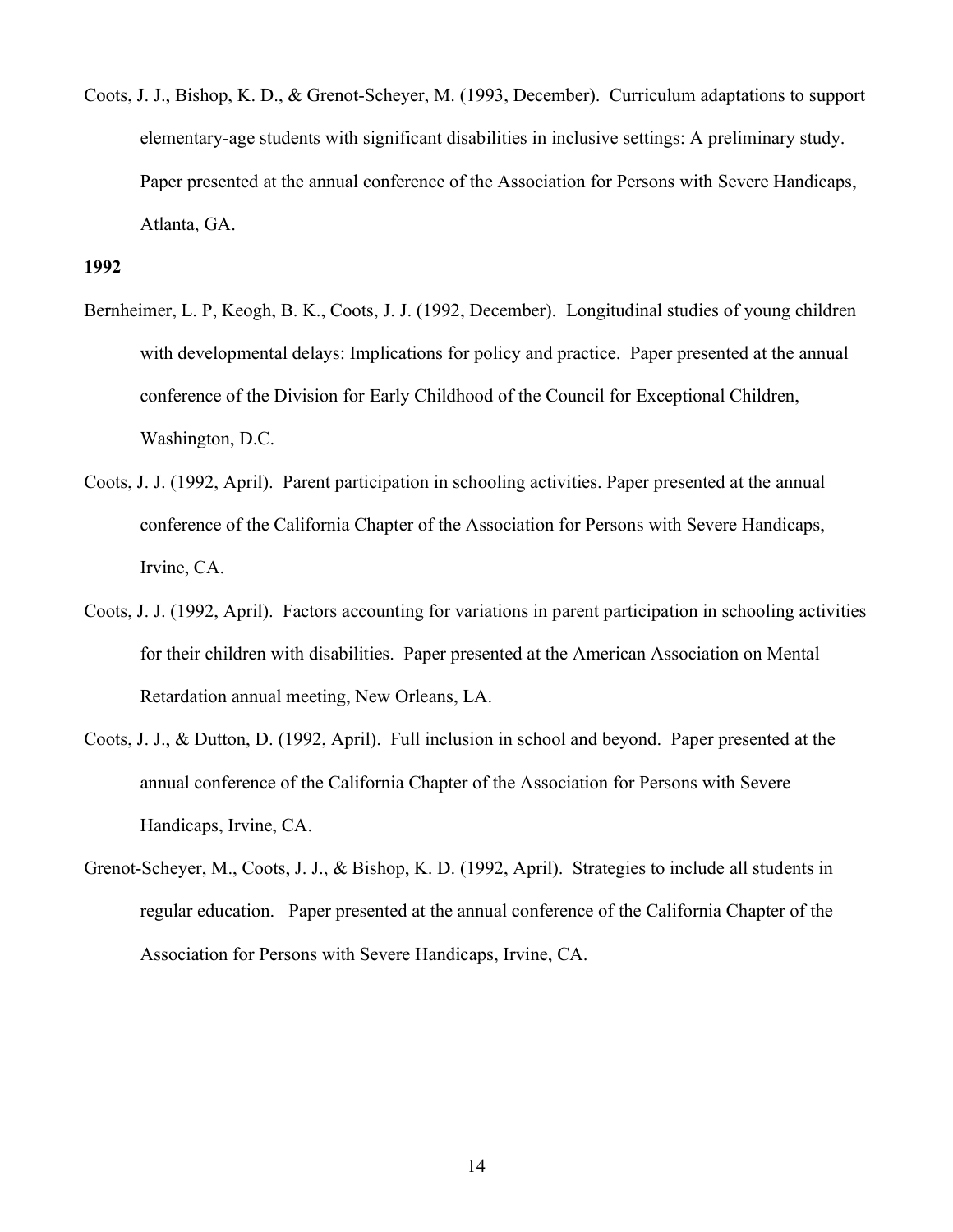Terry-Gage, S., Coots, J. J., & Brown, D. (1991, April). Creating options for new kids on campus. Panel presentation at the annual conference of the California Chapter of the Association for Persons with Severe Handicaps, Sacramento, CA.

- Coots, J. J., Terry-Gage, S., Hitchin, B., Landry, L., & Webb, J. (1990, March). Parents as change agents: Strategies for support. Panel presentation at the annual conference of the California Chapter of the Association for Persons with Severe Handicaps, San Diego, CA.
- Falvey, M. A., & Coots, J. J. (1990, December). Home/Neighborhood Schools: From resistance to support. Paper presented at the annual conference of the Association for Persons with Severe Handicaps, Chicago, IL.

- Coots, J. J., & Hitchin, B. (1989, March). Parents as change agents. Panel presentation at the annual conference of the California Chapter of the Association for Persons with Severe Handicaps, Fresno, CA.
- Falvey, M. A., & Coots, J. J. (1989, December). Integrating resistive school districts. Paper presented at the annual conference of the Association for Persons with Severe Handicaps, San Francisco, CA.
- Grenot-Scheyer, M., Coots, J. J., & Eshilian, L. (1989, March). Developing and supporting friendships. Paper presented at the annual conference of the California Chapter of the Association for Persons with Severe Handicaps, Fresno, CA.

**<sup>1990</sup>**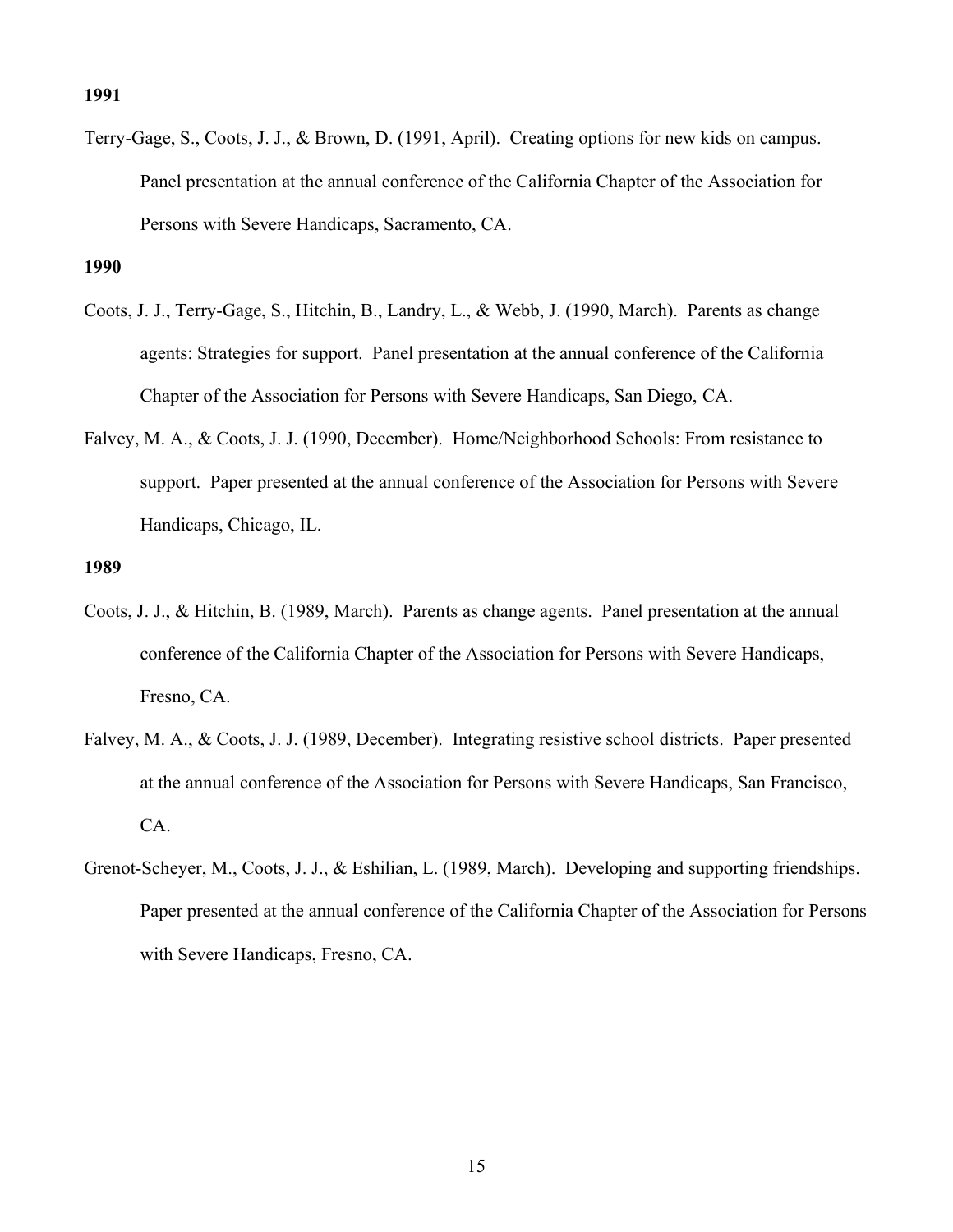- Falvey, M. A., Grenot-Scheyer, M., & Coots, J. J. (1988, December). Friendship: Issues, research and strategies. Paper presented at the annual conference of the Association for Persons with Severe Handicaps, Washington, D.C.
- Grenot-Scheyer, M., & Coots, J. J. (1988, March). Friendship: Issues, research and strategies. Paper presented at the annual conference of the California Chapter of the Association for Persons with Severe Handicaps, Oakland, CA.

### **1987**

- Falvey, M. A., Grenot-Scheyer, M., & Coots, J. J. (1987, October). Friendships between students with severe handicaps and their nonhandicapped peers: Issues, research and strategies. Paper presented at the annual conference of the Association for Persons with Severe Handicaps, Chicago, Il.
- Grenot-Scheyer, M., Coots, J. J., & Bishop, K. D. (1987, March). Integrated life planning. Paper presented at the annual conference of the California Chapter of the Association for Persons with Severe Handicaps, Costa Mesa, CA.
- Grenot-Scheyer, M., Coots, J. J., & Eshilian, L. (1987, March). Cultural and linguistic issues and strategies. Paper presented at the annual conference of the California Chapter of the Association for Persons with Severe Handicaps, Costa Mesa, CA.

#### **1986**

Coots, J. J. (1986, March). Research in communicative behaviors of students with severe handicaps. Paper presented at the annual conference of the California Chapter of the Association for Persons with Severe Handicaps, Los Angeles, CA.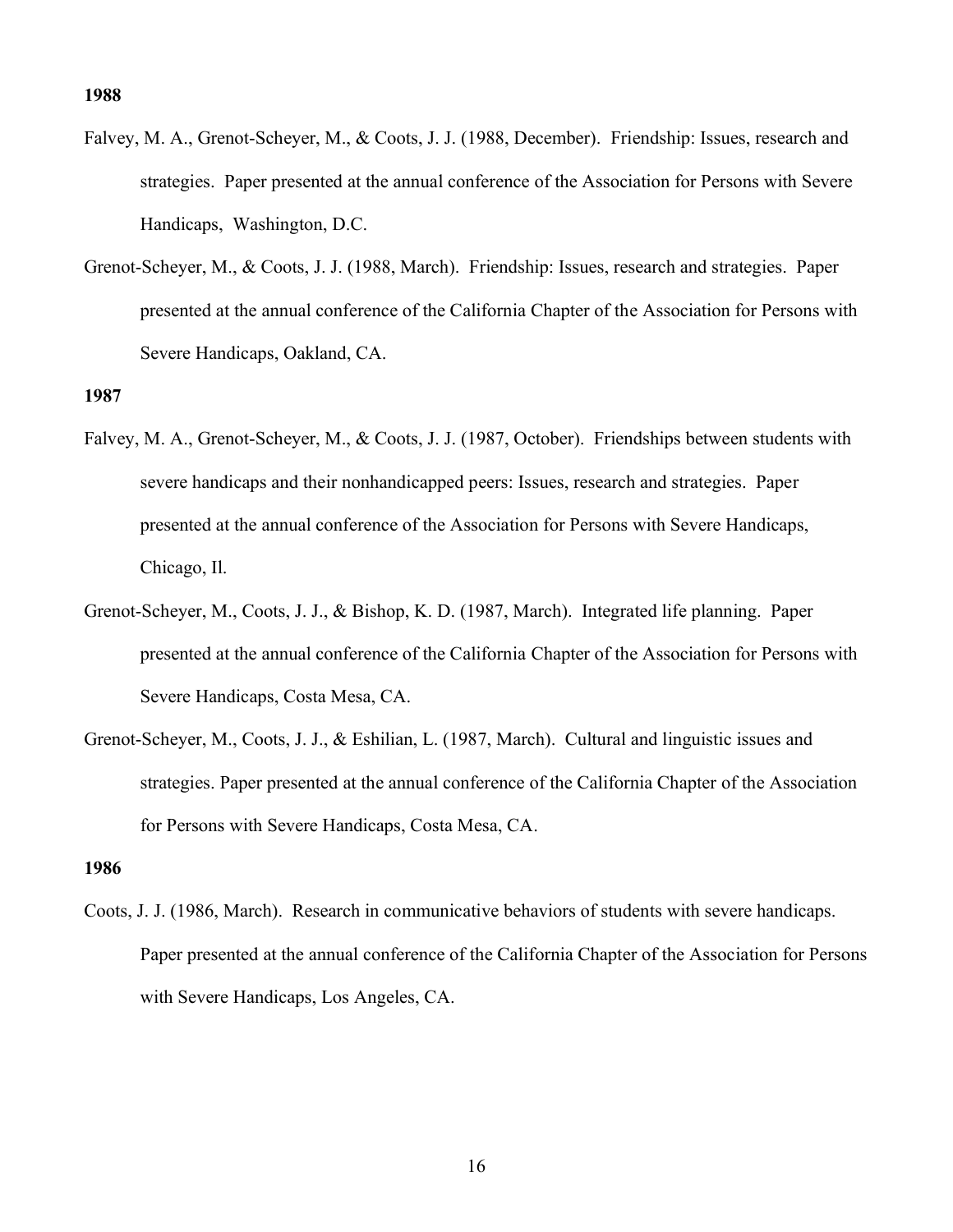Falvey, M. A., Grenot-Scheyer, M., & Coots, J. J. (1986, November). Assessment and curricular strategies in communication development for culturally and linguistically diverse students with severe handicaps. Presented at the annual conference of the Association for Persons with Severe Handicaps, San Francisco, CA.

## **1985**

Coots, J. J. (1985, February). The integration team: Administration, teachers and parents working together. Presented at the annual conference of the California Chapter of the Association for Persons with Severe Handicaps, Fresno, CA.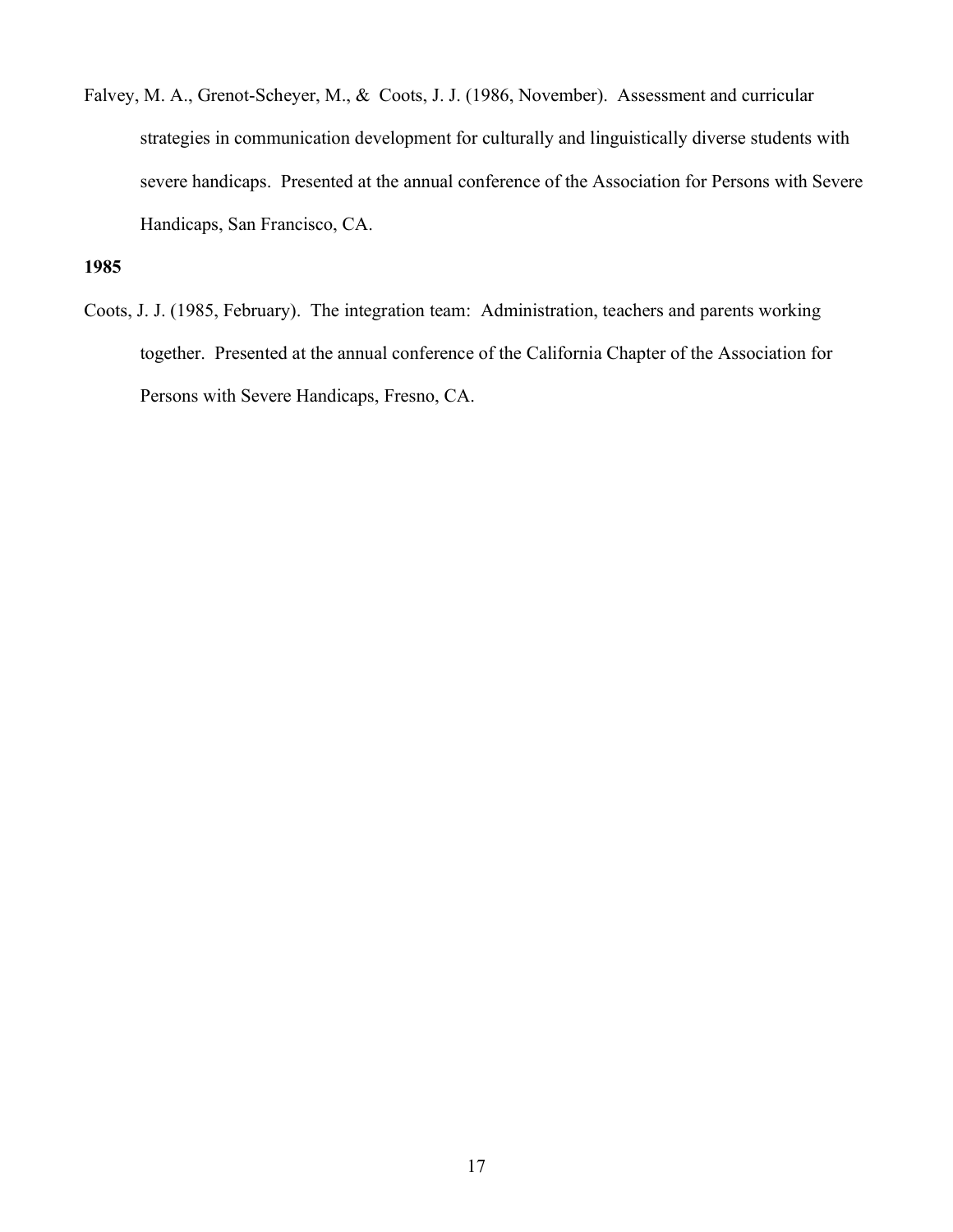#### **INVITED PRESENTATIONS:**

**2004**

Coots, J. J. (2004, March). Avoiding due process. Paper presented at the Access to Education Tools for Success Conference, Manhattan Beach, CA.

**1999**

Coots, J. J. (1999, November). Participated in a panel discussion on careers in special education at the Cerritos Community College Teacher TRAC recruitment meeting, Cerritos, CA.

**1998**

Coots, J. J. (1998, May). Using theory and multiple methodologies to understand the daily lives of families of children with disabilities. Invited presentation to staff at the University of South Florida, Florida Mental Health Institute, Tampa, FL.

**1997**

- Coots, J. J. (1997, October). Family adaptations and inclusion. Invited presentation to the Orange County Inclusion Network.
- Coots, J. J. (1997, November). Building partnerships with Parents. Invited presentation to the staff of the Launching Pad Child Development Center, Manhattan Beach, CA.
- Coots, J. J. (1997, November). Current legal issues and effective advocacy strategies in special education. Invited presentation to the Manhattan Beach Parent Network.
- Coots, J. J., Hitchin, B., Cox, S., & Spencer, L. (1997, April). "Friends: Alike and Different." Invited presentation to all 6th graders at Culver City Middle School, Culver City, CA.

**1996**

Coots, J. J. (1996, April). Collaboration strategies in elementary schools. Invited presentation at the Annual Conference of the California Chapter of the Association for Persons with Severe Handicaps, Burbank, CA.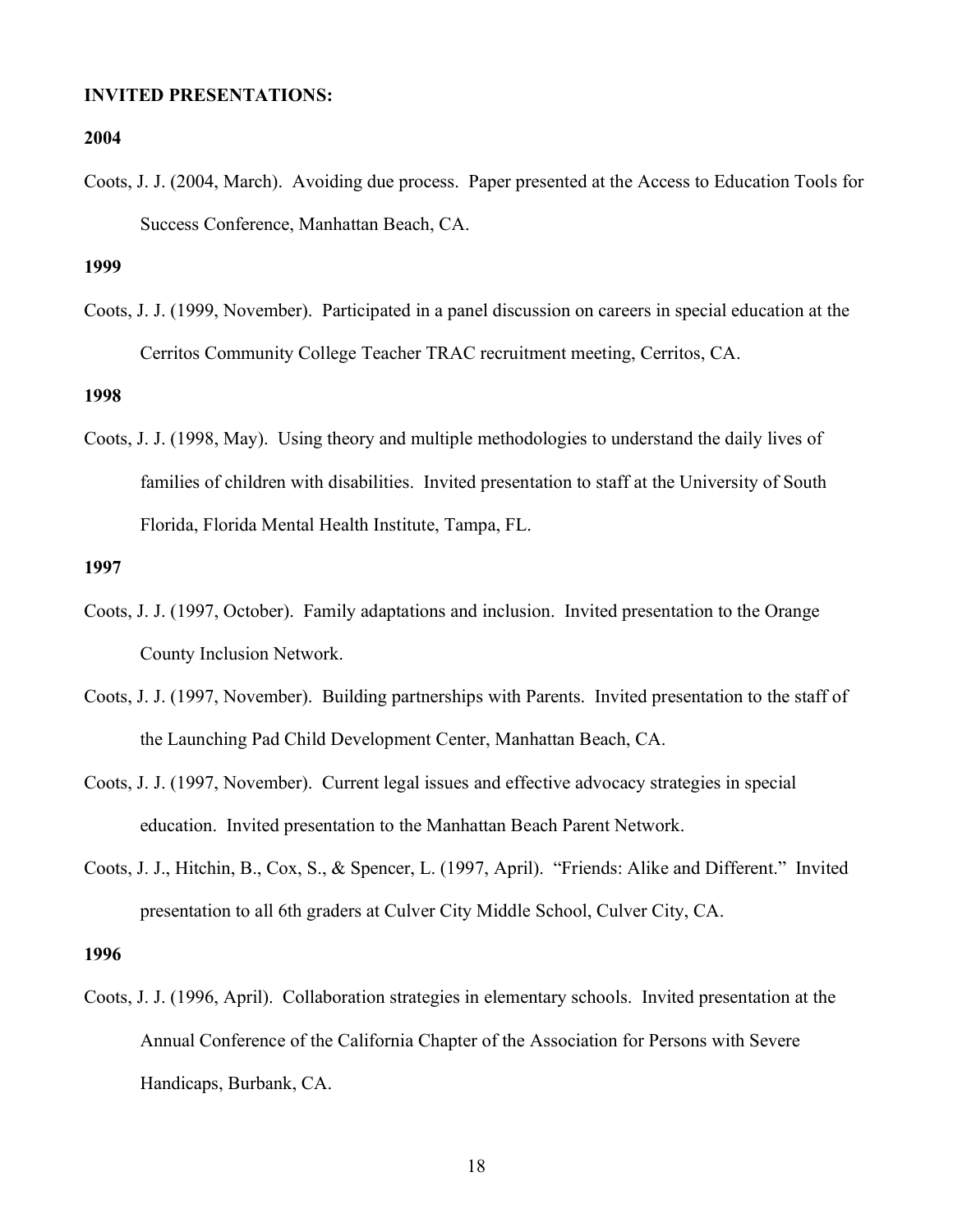- Coots, J. J., Adams, B., Adams, R., & Simon, S. (1996, March). An overview of inclusive educational strategies. Invited presentation to First Special Education Parent Conference for the Los Angeles Unified School District, Van Nuys, CA.
- Coots, J. J., Adams, B., Adams, R., & Simon, S. (1996, March). An overview of inclusive educational strategies. Invited presentation at the Los Angeles Unified School District School Counselor Staff Development Day, Los Angeles, CA.
- Coots, J. J., Adams, B., Adams, R., & Simon, S. (1996, March). An introduction to "Friends: Alike and Different." Invited presentation at the Los Angeles Unified School District School Counselor Staff Development Day, Los Angeles, CA.
- Weisner, T. S., Coots, J. J., Clare, L., & VonMeyerhauser, C. (1996, April). Ecocultural assessment of family functioning. Invited presentation to the Psychocultural Studies Research Seminar, UCLA.

### **1995**

- Coots, J. J. (1995, May). What is inclusion? Keynote presentation for the Westside Regional Center Education Collaboration Group Conference on Inclusion: Awareness, best practices, and resources.
- Coots, J. J., Williamson, D., Spencer, L., & Hitchin, B. (1995, July). Collaboration strategies. Panel presentation to the California Chapter of the Association for Persons with Severe Handicaps Summer Symposium on Supporting successful inclusion in California.

- Coots, J. J. (1994, March). Preschool strategies and research for full inclusion. Presented to the 4th Annual Integration Institute, Irvine, CA.
- Coots, J. J. (1994, May). Longitudinal research with families. Invited commentary for the Working Conference on Social Relationships of Children and Youth with Diverse Abilities for the Consortium for Collaborative Research on Social Relationships, Syracuse, N.Y.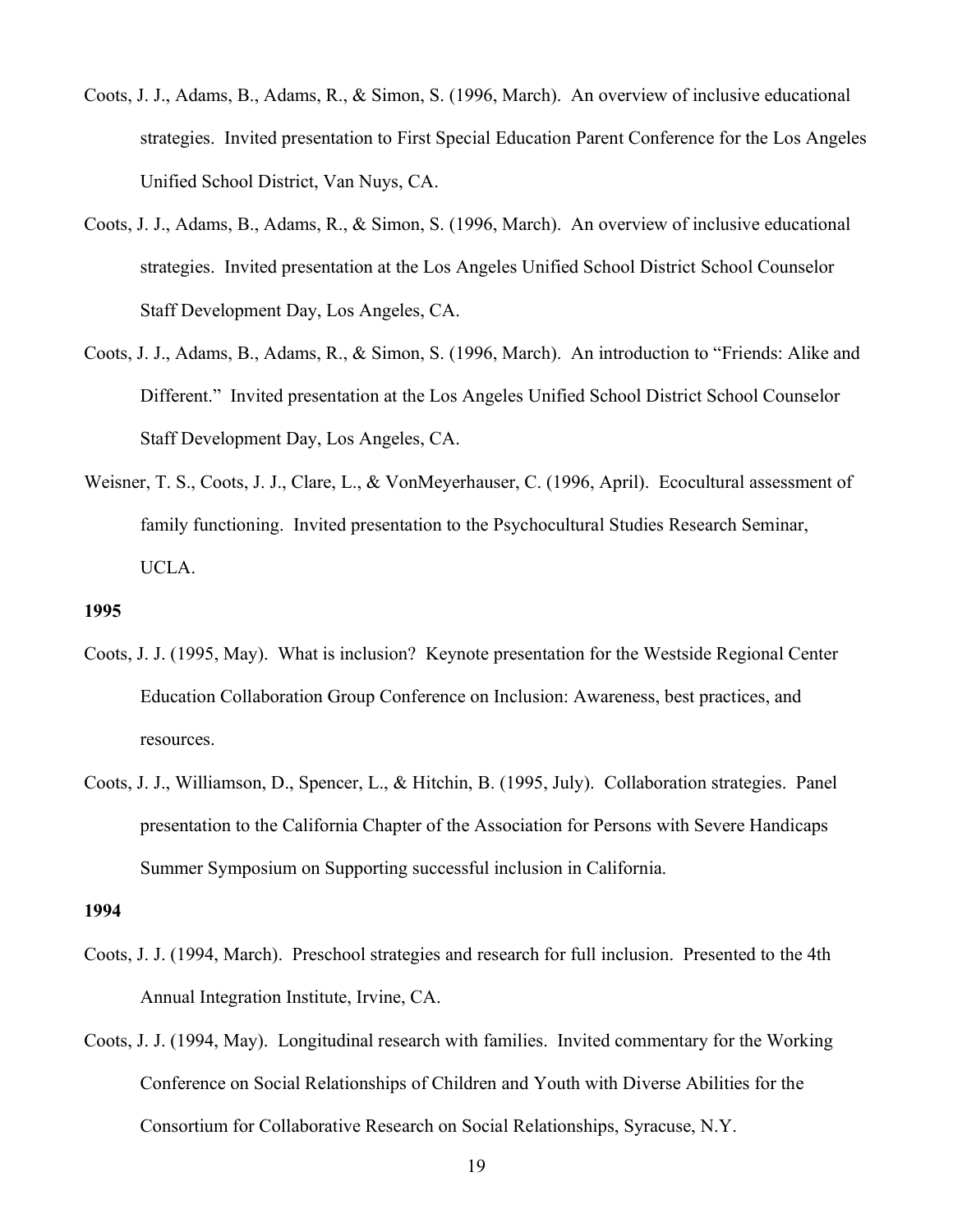Coots, J. J., & Grenot-Scheyer, M. (1994, March. Developing and implementing full inclusion programs. Invited address to the Annual Conference of the California Association of School Psychologists, Long Beach, CA.

### **1993**

Grenot-Scheyer, M., & Coots, J. J. (1993, April). The case for full inclusion. Invited address to the Annual Conference of the California Association of School Psychologists, Irvine, CA.

### **1992**

- Coots, J. J. (1992, January). Full inclusion in elementary schools. Presented to Integration Consortium of Los Angeles Full Inclusion Conference, California State University, Los Angeles.
- Coots, J. J. (1992, June). Quality indicators of services for students with disabilities. Presented to Inclusion Advocacy Training Course, Westside Regional Center, Culver City, CA.
- Grenot-Scheyer, M., Coots, J. J., & Bishop, K. D. (1992, September). Community Inclusion. Keynote presentation to Orange County Early Intervention Family Camp, Idylwild, CA.

## **1991**

Coots, J. J. (1991, January). Full inclusion in Whittier Area Cooperative Special Education Program. Panel presentation at Community Advisory Council, Whittier Area Cooperative Special Education Program.

- Coots, J. J. (1990, March). Where we live. Invited panel presentation at the Annual Conference of the California Chapter of the Association for Persons with Severe Handicaps, San Diego, CA.
- Coots, J. J. (1990, September). Full inclusion Strategies. Presented to Diamond Point Elementary School Staff, Diamond Bar, CA.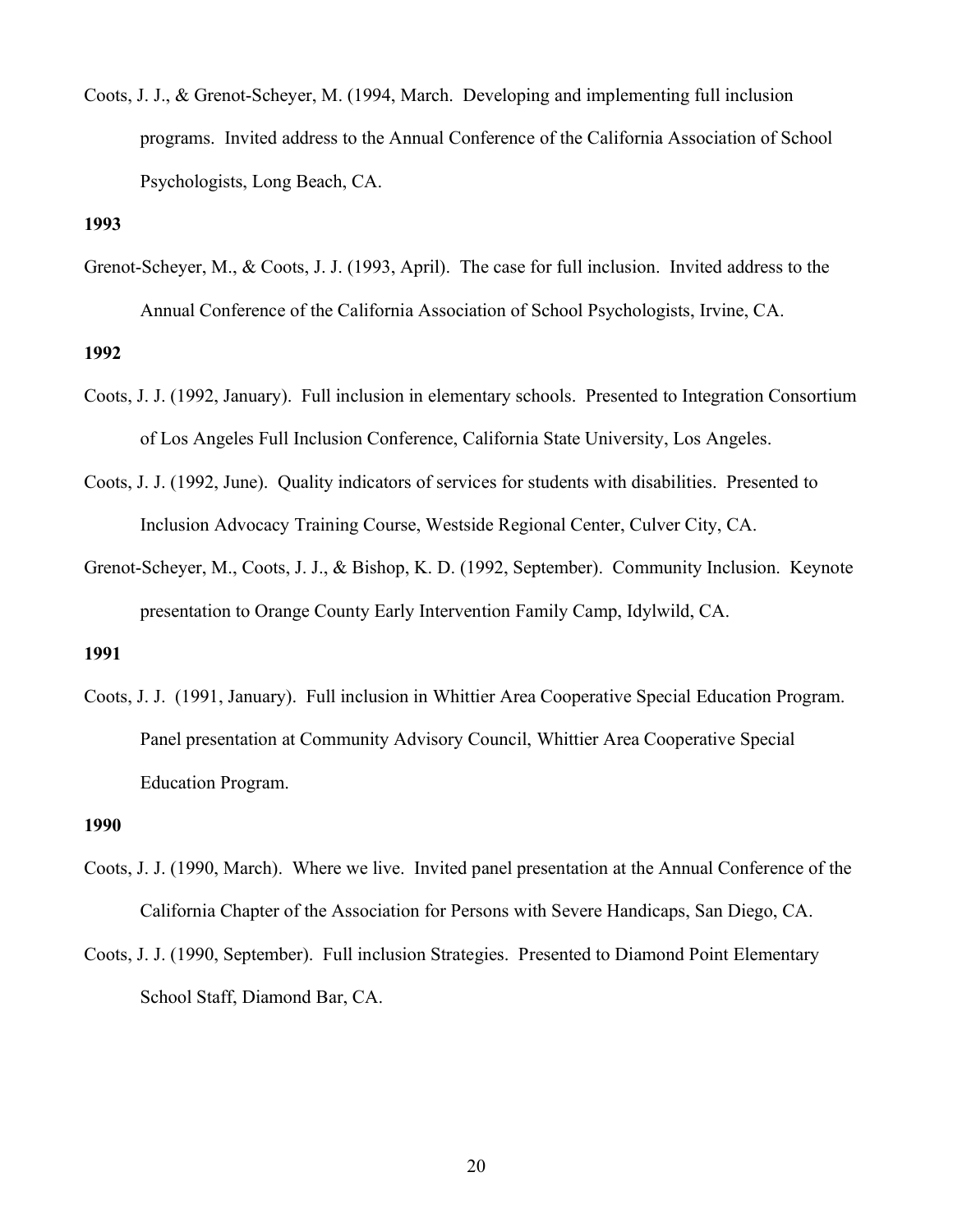Coots, J. J. (1989, January). Augmentative communication strategies for students with severe handicaps. Presented to Centro de Ninos y Padres Early Intervention Program staff, Los Angeles, CA.

## **1988**

- Coots, J. J. (1988, February). Cultural and linguistic issues for students with severe handicaps. Presented at Ventura County Special Education Service Area Consortium Inservice, Ventura, CA.
- Coots, J. J. (1988, April). Recreation/Leisure Activities. Presented at Ventura County Special Education Service Area Consortium Conference, Ventura, CA.
- Coots, J. J. (1988, March). Including students with severe disabilities in regular classrooms. Presented to Teacher Education Lab students at University of California, Los Angeles.

- Coots, J. J. (1987, March). Vocational training for elementary-aged students: Issues and strategies. Presented at the Ventura County Special Education Service Area Consortium Conference, Ventura, CA.
- Coots, J. J. (1987, May). Integration of students with severe handicaps: Issues and strategies. Presented to Lewis School PTA, LA County School, Downey, CA.
- Coots, J. J. (1987, October). Assessment and ongoing data collection strategies. Presented to Pasadena Unified School District teachers of students with severe handicaps, Pasadena, CA.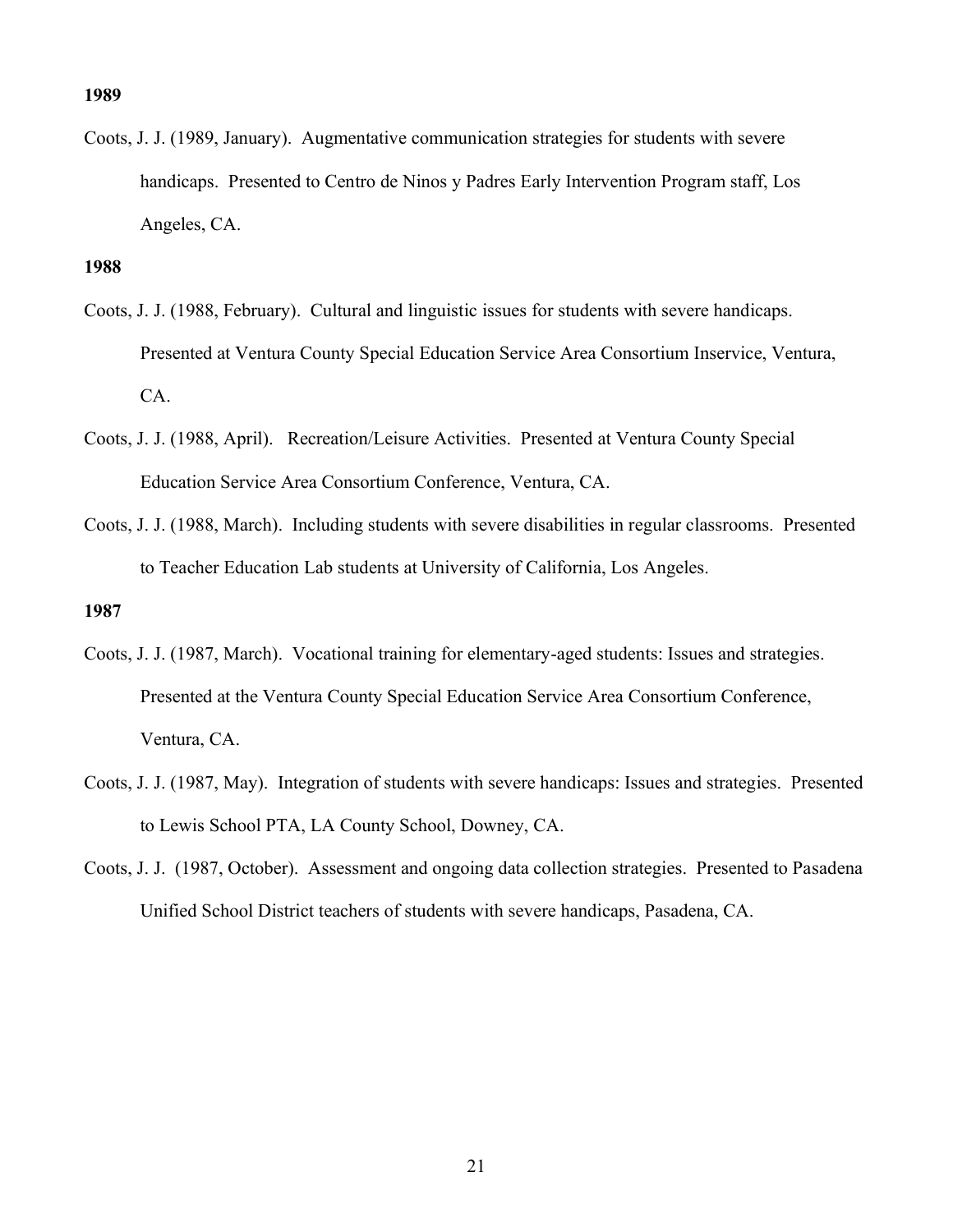# **SERVICE**

## **University wide committees/service:**

## Member of **Panel on Professional Responsibility** (2014-2017)

## Member of **Financial Affairs Council/University Resources Council** (2004-2007)

• Secretary (2005-2006),

## Member of **Program Review and Academic Planning Council** (2001-2004)

- Secretary (2003-2004),
- Chair of Learning Assistance Center Review Team (2002-2003)

Member of **University-wide Student Affairs Committee** (1998-2003).

Appointed by Dean as member of **Ad Hoc Committtee on Planning Scenarios** (2001-2002)

Member of **2001-2002 CSULB Odyssey Year Planning Committee** (2000-2001).

Member of **Earl Burns Miller Japanese Garden Ed Outreach Committee** (2000-2001).

Member of **Liberal Studies Advisory Committee** (1999-2001)

Member of university-wide **selection committee for the University Educational Innovation Awards program** (1997-1998).

## **College Committees/service:**

Member of **College RTP Committee** (2015-2017)

Member of **College Curriculum Committee** (2002-2004; 2012-2014) Chair (2004-2006)

Member of **College Graduate Committee** (2002-present)

Member of **Faculty Council** (1998-2002), Chair of budget sub-committee (1999-2002).

**NCATE** follow-up coordinator (2001-2002) Chaired meetings with coordinators in preparation for future accreditation activities and met with staff to develop recommendations for advisement/student services

**Common Standards coordinator for joint NCATE/CCTC review** (2000-2001). Specific activities include preparation of the Institutional Report for the review and contributions to the joint review steering committee.

Member of **CSULB Celebrating Teachers Committee** (1999-2000) Co-organizer of Art in the Hall displays and script writer for the Outstanding Teacher awards presentations.

Member of **Recruitment team** (1999-2000).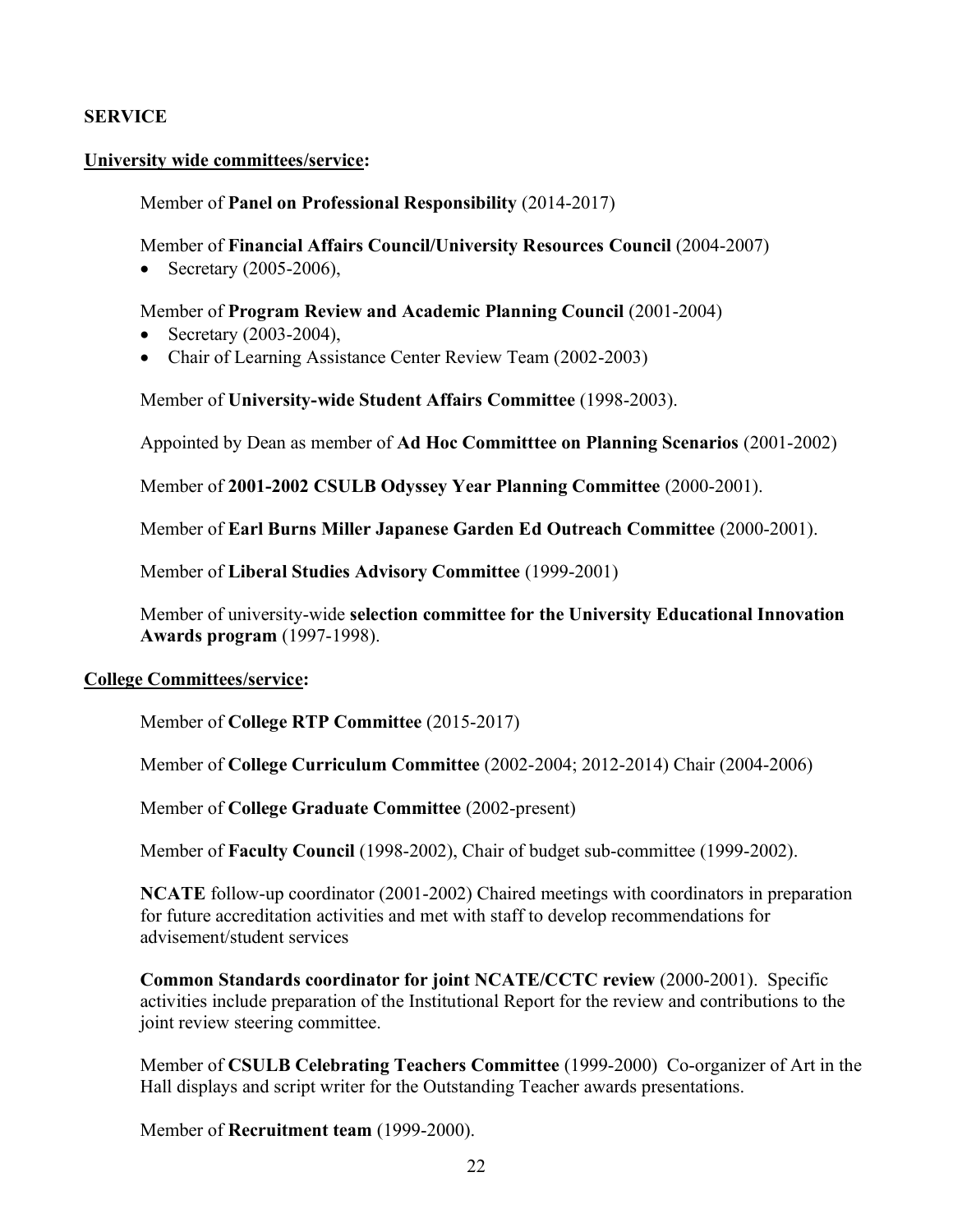# Member of **Multiple Subjects Credential Program Streamlining Committee** (1998-2000).

Preparation for the urban classroom co-team leader, Learning & well-being co-team leader, Steering committee member, and Coordinating subcommittee member for **Integrated Teacher Education Program** Committee, College of Education (1998-1999).

## **Department Committees/service:**

**Coordinator** of Master of Arts in Education, Educational Psychology option (2014-present)

**Coordinator** of Master of Science in Special Education Degree program and Education Specialist Level II Credential Program (2002-2004).

Founder and Coordinator of **Demonstration Teacher Network** for the Education Specialist Credential Program (2001-2004).

Member of **Department Advisory Committee** (2003-2007)

## **Search Committees**

- Chair of Search Committee, **Assistant/Associate Professor in Special Education** (2006- 2007)
- Member of **Special Education Lecturer** Search Committee (2004-2005)
- Member of Search Committee, **Assistant Professor in Educational Psychology** (2001- 2002)
- Chair of Search Committee, **Assistant Professor in Special Education** (2003-2004)
- Chair of **Special Education Lecturer** Search Committee (2001-2002)

Member of **Special Education Lecturer Search Committees** (Fall 1999, Spring/Summer 2000).

Co-chair of **Department Curriculum Committee** (1998-99).

Chair of **thesis committee** for Joyce Su (filed December 2006), Juan Guitierrez (filed November 2003),Dianne Piastro (filed August 2000), Department of Educational Psychology, Administration, and Counseling.

Member of **thesis committees** for Salam Kuaidar (filed June 2006), Candis Rayfield (filed August 1999) Hilda Sramek (filed December 1999), Brianna Ramirez (proposal defense October 2015), Lorena Comargo (proposal defense October 2015), Alejandro Muro (proposal defense October 2015), Department of Educational Psychology, Administration, and Counseling/Department of Advanced Studies in Education and Counseling.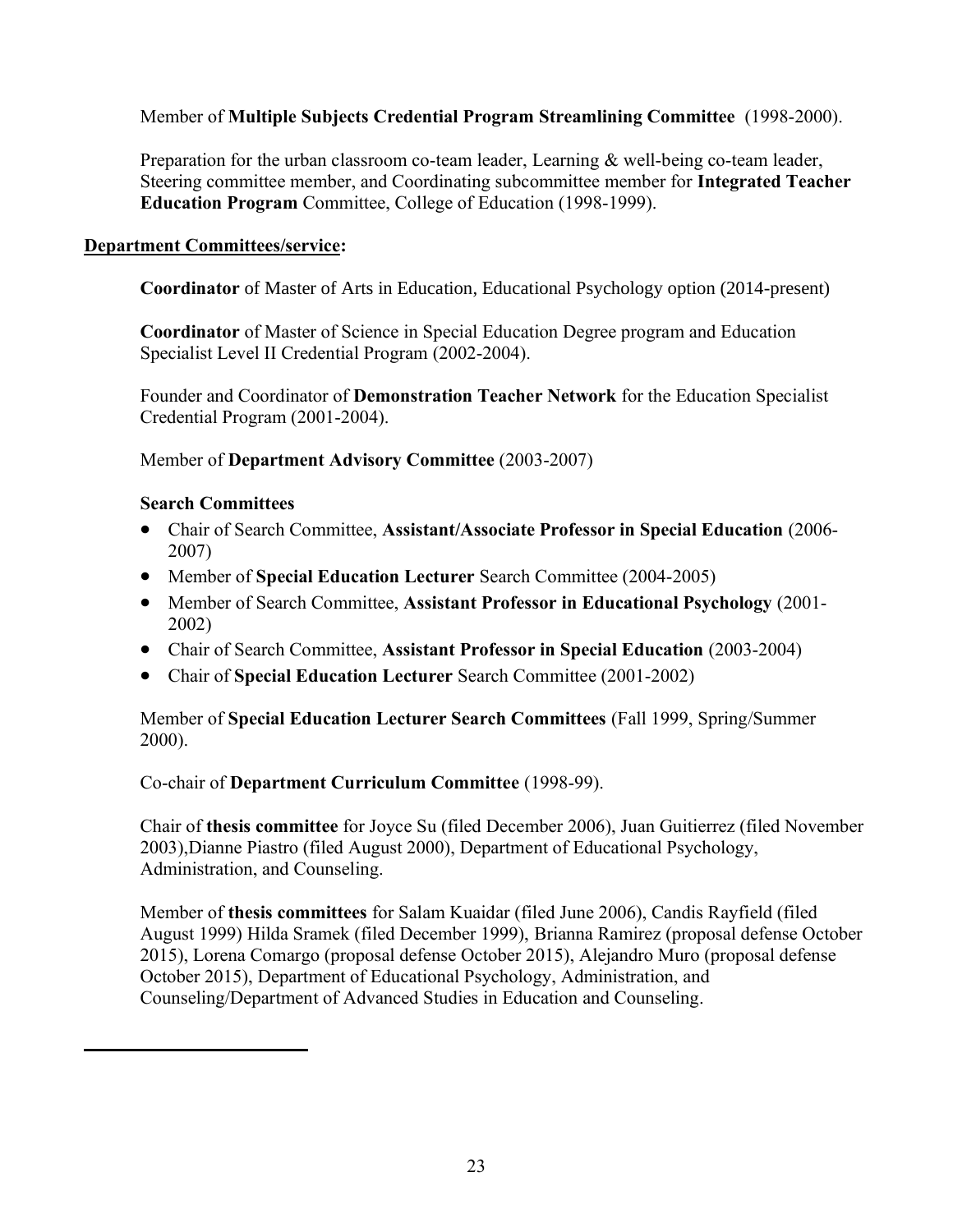## **Service to profession**

Research and Publishing:

## **Worth publishers**

Consulted with Worth publishers regarding suggested revisions for  $6<sup>th</sup>$  edition of Cole, M., Cole, S, & Lightfoot, S. (2004), *The development of children* (6th ed) (Spring 2005).

Consulted with Worth publishers regarding supplemental video to accompany revised edition of Cole, M., Cole, S, & Lightfoot, S. (2004), *The development of children* (5th ed) (Fall 2003/Spring 2004). Had a group of students "field test" Tool Kits on CD to accompany the revised text.

# **University of California, Irvine**

Consulted with UCI faculty developing an instrument to measure desired results for children from birth to 14 years of age and families served by CDD-funded Center-based programs and family child care home networks. (November 2001)

# **Cole & Cole**

Consulted with the authors, Michael and Sheila Cole, and editors of *The development of children* (1996), regarding revisions for the 4th edition of their textbook and supplements. Conducted focus groups with CSULB faculty regarding suggestions for revisions (September 1998 - May 2000).

## **Worth publishers**

Consulted with Worth publishers regarding supplemental video to accompany revised editions of Berger, K. S. (2000) *The developing person through childhood and adolescence* (5th ed) and Cole, M., & Cole, S. (2000), *The development of children* (4th ed) (Spring 1999-Fall 1999).

Helped to arrange and facilitate focus group discussions with faculty from across the US regarding effective instructional strategies for child development courses. The material was used in revisions of the texts noted above as well as development of supplemental materials for the texts (Spring 1999).

## **Brookes Publishing Co.**

Reviewed proposed revisions to *Creativity and Collaborative Learning: A Practical Guild to Empowering students and teachers* (2nd edition) (February, 2000), a proposal for a text entitled *Adapt Yourself* (July 1999), a proposal for a text entitled *Collaboration Guide for Early Career Teachers* (March, 1998).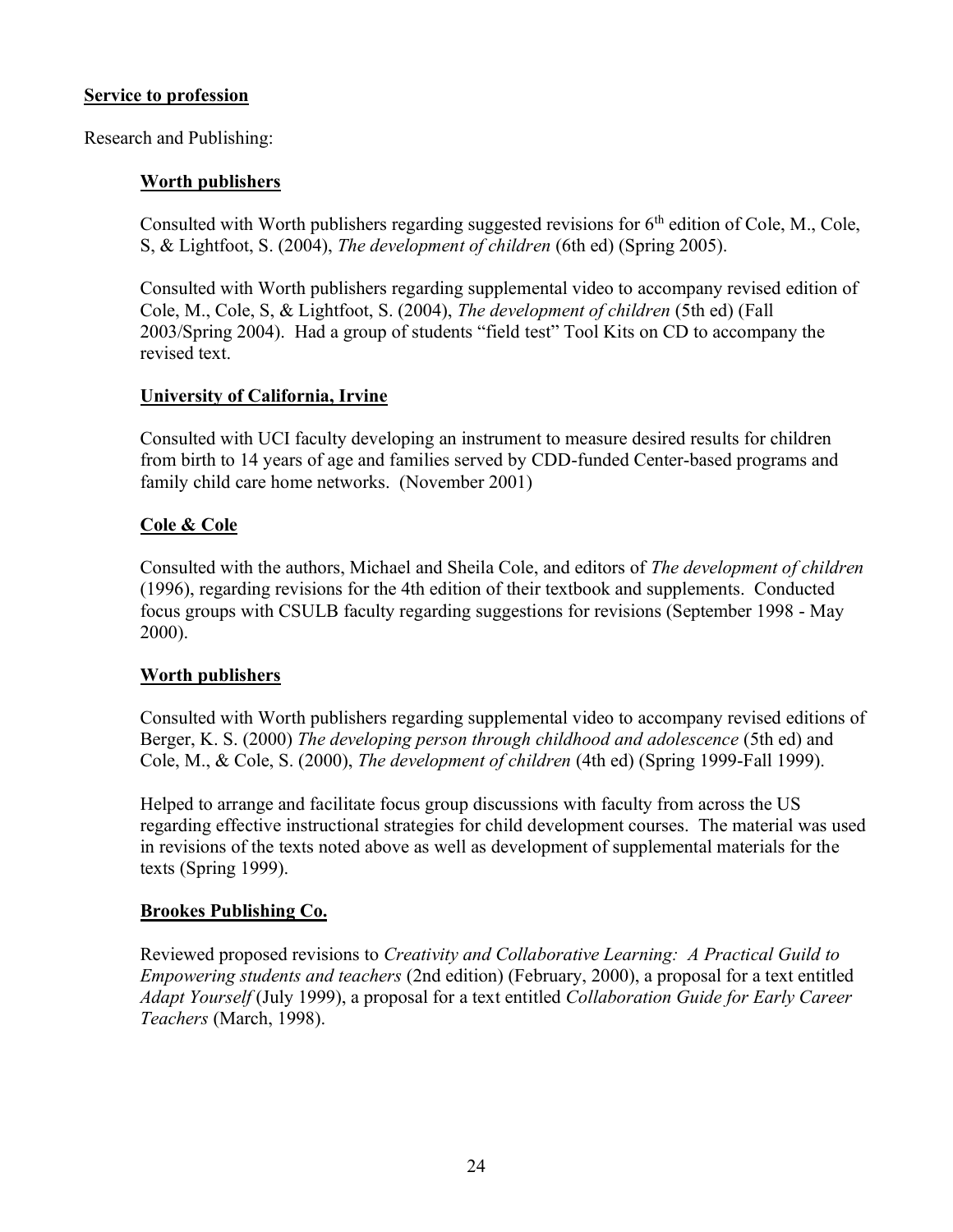## Advocacy

# **LINC housing**

Consulted with LINC Housing Corporation on their proposal to develop low-income housing to serve seniors and adults with developmental disabilities. Consulting included sharing current readings on major issues in special education, participating in meetings to discuss terminology and history regarding housing issues for individuals with disabilities, and appearing on a video to be used to help secure funding. Information was used to complete a successful application for a Rose Fellowship which will provide funding for full-time architect to join the LINC staff. (2008-2009)

# **Protection and Advocacy, Inc.**

Independent evaluation conducted as expert witness for state mediation hearing regarding the appropriateness of educational program and placement alternatives for individual students with severe disabilities. All cases were settled in favor of the individual with severe disabilities.

- Metropolitan State Hospital/Los Angeles County Office of Education (May-June, 2002)
- Las Virgenes Unified School District (May-June, 1998).
- West Orange County Consortium for Special Education, CA. (October 1994 through January 1995).
- Culver City, CA. (April 1993),
- Beverly Hills, CA. (March 1993),
- Tustin, CA. (February and June 1992),
- Montebello, CA. (March 1991),
- San Gabriel, CA. (1990),
- Santa Barbara, CA. (June 1988),
- Prepared expert declaration in support of plaintiffs opposition to the LAUSD's motion to revise the Chanda Smith et al v. LAUSD consent decree. Motion now under review by the Court of Appeals. (September 2001)

# **Los Alamitos School District.**

Provided technical assistance for developing a model program for an individual with severe disabilities seeking to be educated in a collaborative model by LAUSD/LBUSD/CSULB. Involved designing collaborative support model with personnel from the school districts, Department of Rehabilition, Regional Center, and the University. Attended 5 IEP and addendum meetings in Los Alamitos Unified School District as advocate for student transitioning to an inclusive college setting. Included student in my Child Development Course at CSULB (September '01 to present)

# **Los Angeles Unified School District**

Conducted a court-ordered research project to monitor responses of school sites to the Superintendent's directive to eliminate hostile environments for students with disabilities in the district (January 1999-2001).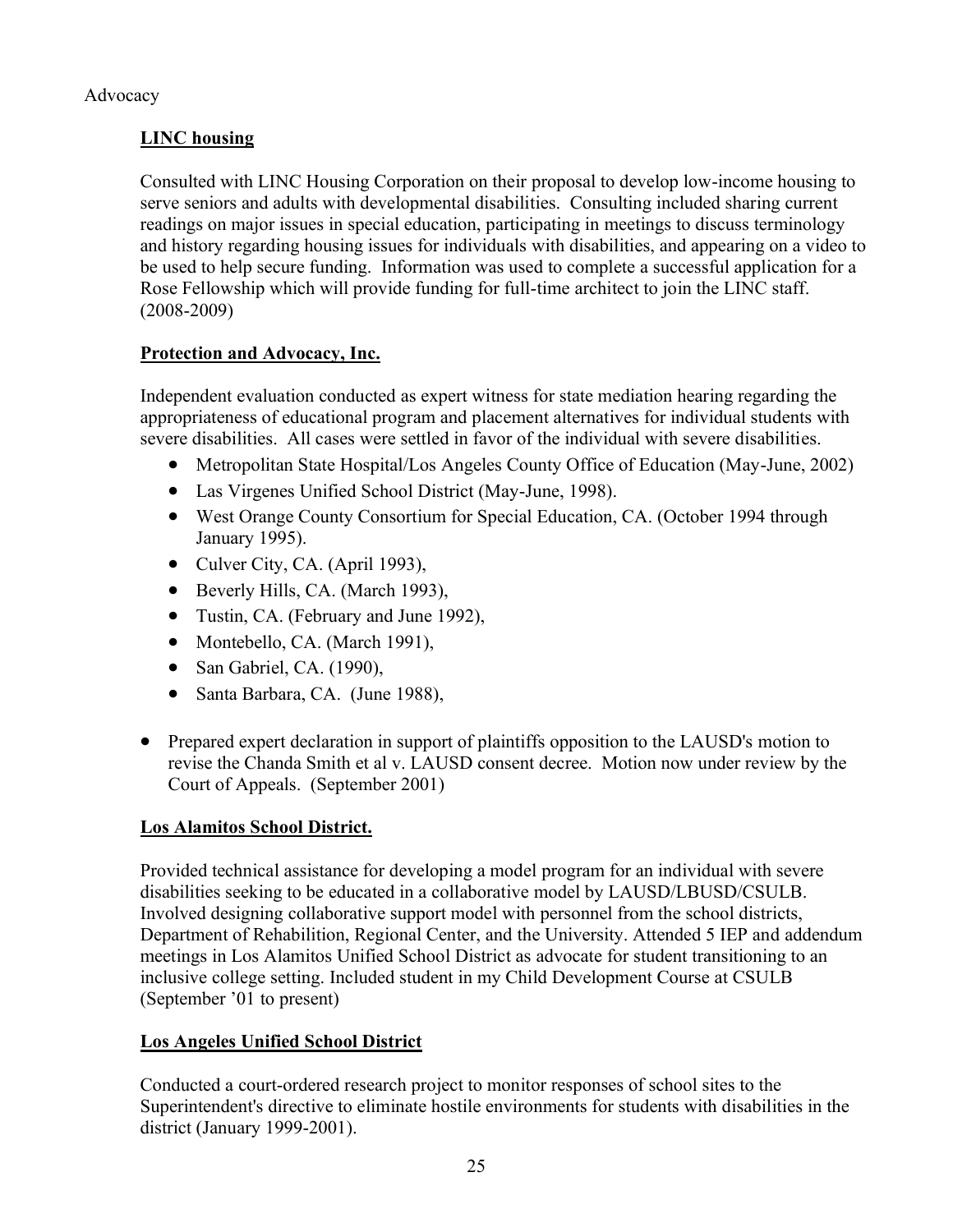# **Burbank School, Long Beach Unified School District**

Provided technical assistance to resource teacher at Burbank Elementary School regarding a student with severe educational needs (March 1999).

## **Westside Regional Center**

Weekly consulting and training provided to Westside Regional Center staff in the Educational Advocacy Unit regarding 1) clinical applications of the Ecocultural Family Interview and 2) quality indicators for special education programs (1996-1998).

# **Los Alamitos Unified School District**

Attended organizational meeting of the Inclusive Education Committee for Los Alamitos Unified School District in an advisory capacity (February, 1998).

## **Oak Middle School, Los Alamitos**

Technical assistance provided to the staff at Oak Middle School regarding effective support strategies for students with disabilities included in general education programs (November, 1997).

# **West Orange County Consortium for Special Education**

Technical Assistance provided regarding appropriate educational programming for student with severe disabilities, Westminister, CA. (1995).

# **RESPECT**

Served as facilitator for community forum discussions organized by RESPECT (Respecting Equality: Supporting and Promoting Choices Together) to promote dialogue between parents and attorneys for the Chanda Smith et al v. LAUSD class action lawsuit (i.e., ACLU, Protection & Advocacy Inc., and Newman, Aranson, & Vanaman) (December 1995).

# **Center for Human Rights and Constitutional Law**

Developed parent assessment instrument, analyzed and summarized parent interview data, and advised attorneys regarding special education program quality indicators in preparation for class action lawsuit (August to October, 1995).

## **Walnut Valley Unified School District**

Technical assistance to the Walnut Valley Unified School District regarding program evaluation and appropriate Individual Educational Program for student with severe handicaps, Walnut, CA. (1988).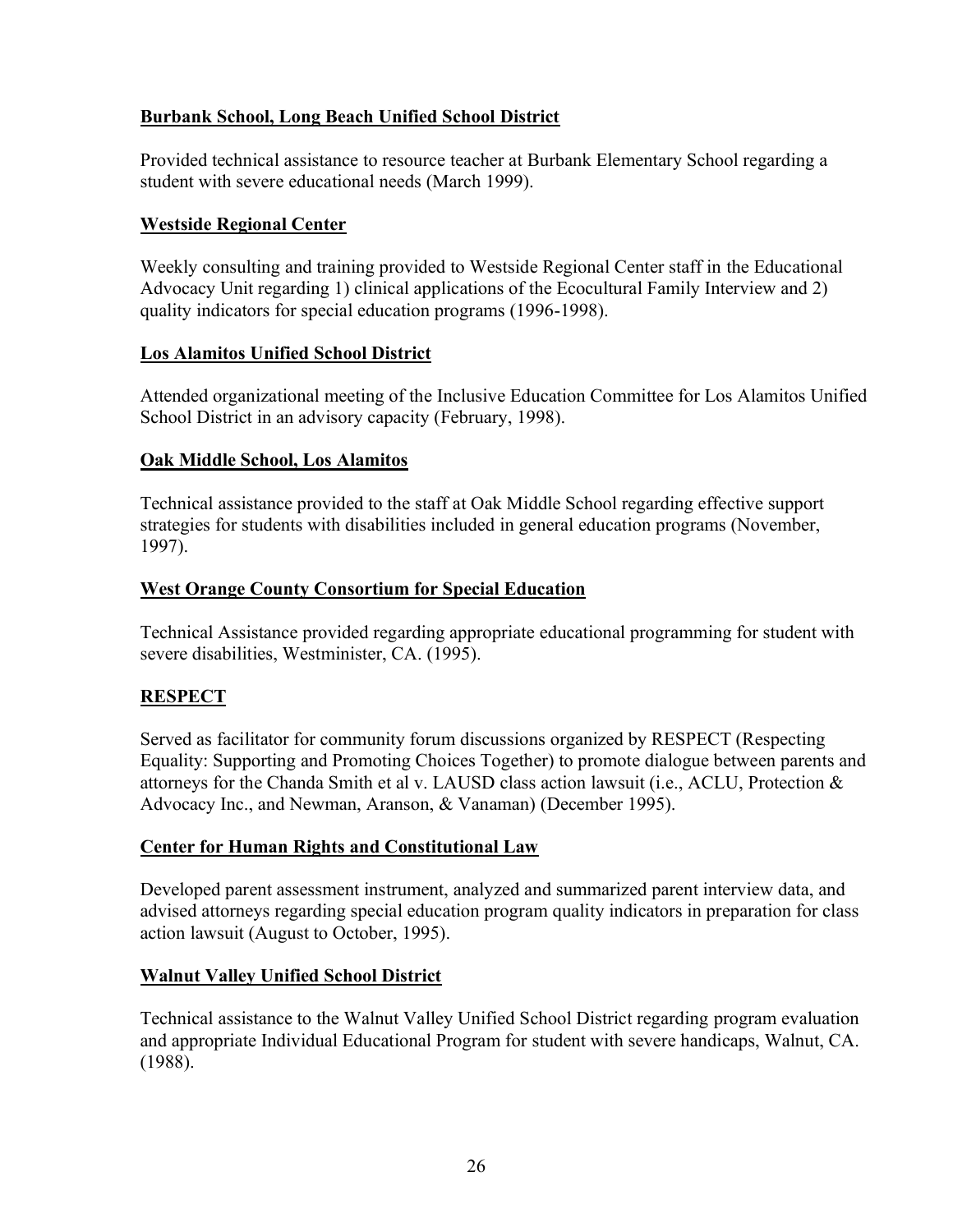# **California State Department of Education**

Served on the Action Planning and Partnership Committee on Special Education to provide feedback to the Department of Education on their State Improvement Plan/State Improvement Grant (April - October, 1998).

# **Stevenson Elementary School, Long Beach Unified School District**

Attended planning conference for the Stevenson-YMCA community school proposal (November 1997).

# **Consortium for Collaborative Research on Social Relationships: Inclusive Schools and Communities for Children and Youth with Diverse Abilities**

As member of the advisory board for federally funded longitudinal research project, provided technical assistance on qualitative data collection and coding for the Consortium for Collaborative Research on Social Relationships: Inclusive Schools and Communities for Children and Youth with Diverse Abilities, at California State University, Long Beach, California State University, Sacramento, Syracuse University, University of Maryland, and University of Washington (1994-1996).

# **Los Angeles Unified School District Special Education Commission,**

Los Angeles Unified School District Chanda Smith Consent Decree Community Planning Committee member, appointed to the Least Restrictive Environment Subcommittee and participated in meetings to develop plan to bring district into compliance with federal law (1996  $-2001$ )

Member of advisory commission appointed by Mark Slavkin, LAUSD School Board President (1995-1996).

Trainings/Support to schools

# **Little Lake School District**

Completed needs assessment and provided professional development to teachers of students with severe disabilities in Little Lake School district to facilitate their attention to Common Core Standards and to prepare for the state's new alternate assessment system (Spring 2014-Spring 2015).

# **Tibby Elementary School, Compton Unified School District**

Analyzed needs assessment data for Tibby Elementary School's Healthy Start Proposal (November 1998-January 1999).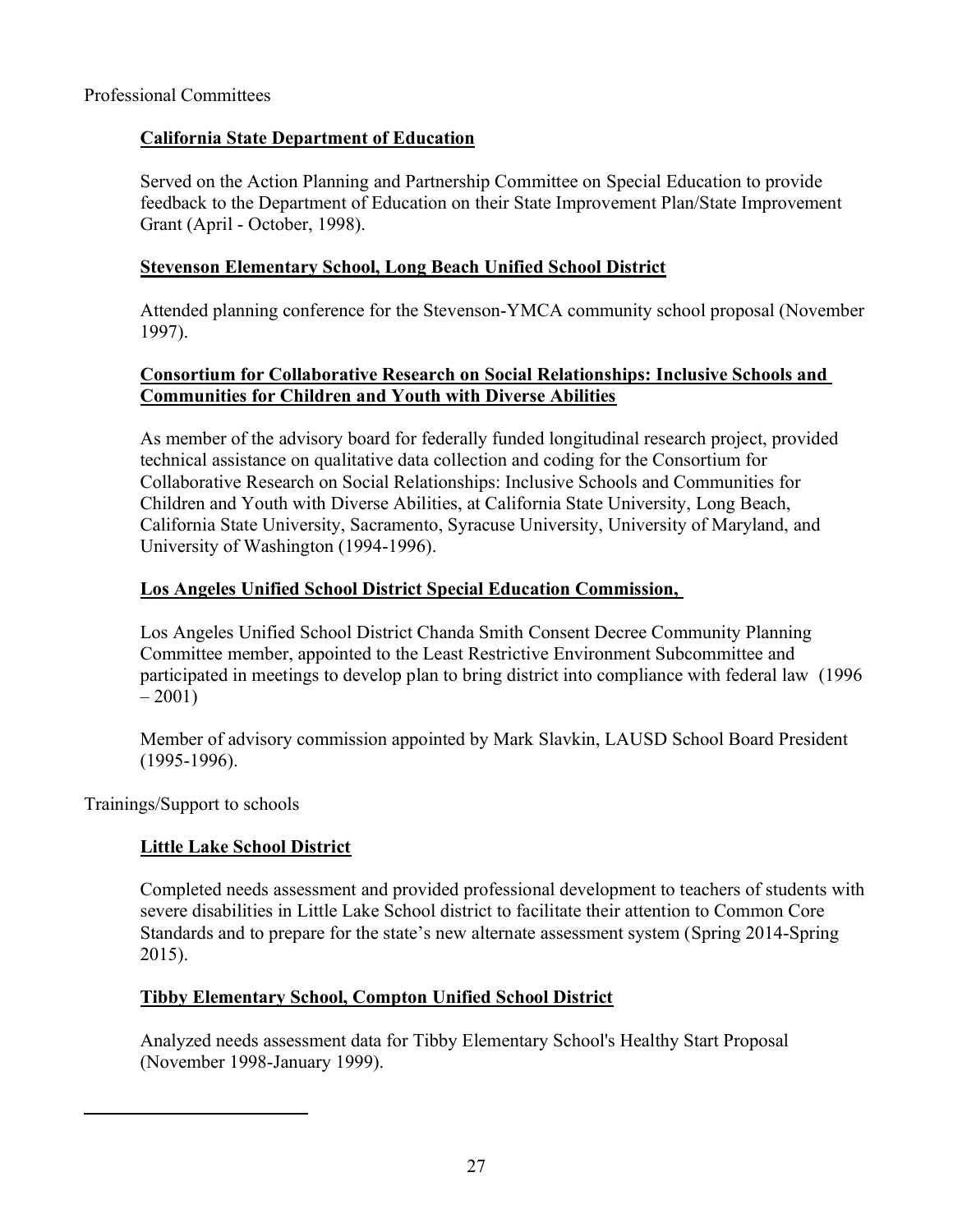# **Rehabilitation Research and Training Center on Positive Behavioral Support**

Consulted with PIs for \$3 million dollar national RTC project on positive behavior supports. Training and ongoing technical assistance to be provided in use of the EFI for systematic case studies across the 5 states involved in the grant. Trained staff working with Edward Carr, SUNY, Rob Horner, University of Oregon, Glenn Dunlap, University of South Florida, Ann Turnbull, University of Kansas, Jackie Anderson, CSU Hayward, and Robert & Lynn Koegel, UC Santa Barbara (January-June 1998).

# **University of South Florida**

Provided training for staff in the Florida Mental Health Institute on the Ecocultural Family Interview (May, 1998).

# **University of Southern California**

Technical assistance provided to faculty in the Department of Occupational Therapy regarding ecocultural assessment strategies in preparation for their grant to study the elderly well. Developed a sample codebook, provided training for coding and determination of coding reliability, and shared effective strategies for longitudinal research staff development (June, 1996).

## **California State University, Long Beach** and **Los Angeles County Office of Education**

Independent evaluation of SH Intern Training Program Grant for Division of Educational Psychology and Administration, California State University, Long Beach and Los Angeles County Office of Education (1991-1993).

# **Los Angeles Unified School District.**

Training provided for district staff and community members on use of the "Friends: Alike and Different" diversity awareness program (January, 1996).

# **California State Diagnostic School, Los Angeles, CA.**

Training for staff of the State Diagnostic School, Los Angeles, CA., regarding Inclusive Education (May, 1993).

# **Los Angeles Unified School District**

Weekly training, including in-class coaching and staff inservices, for Salvin School, Los Angeles, CA., regarding implementation of chronological age appropriate, functional, community-based curricular strategies in integrated environments (1990-1991).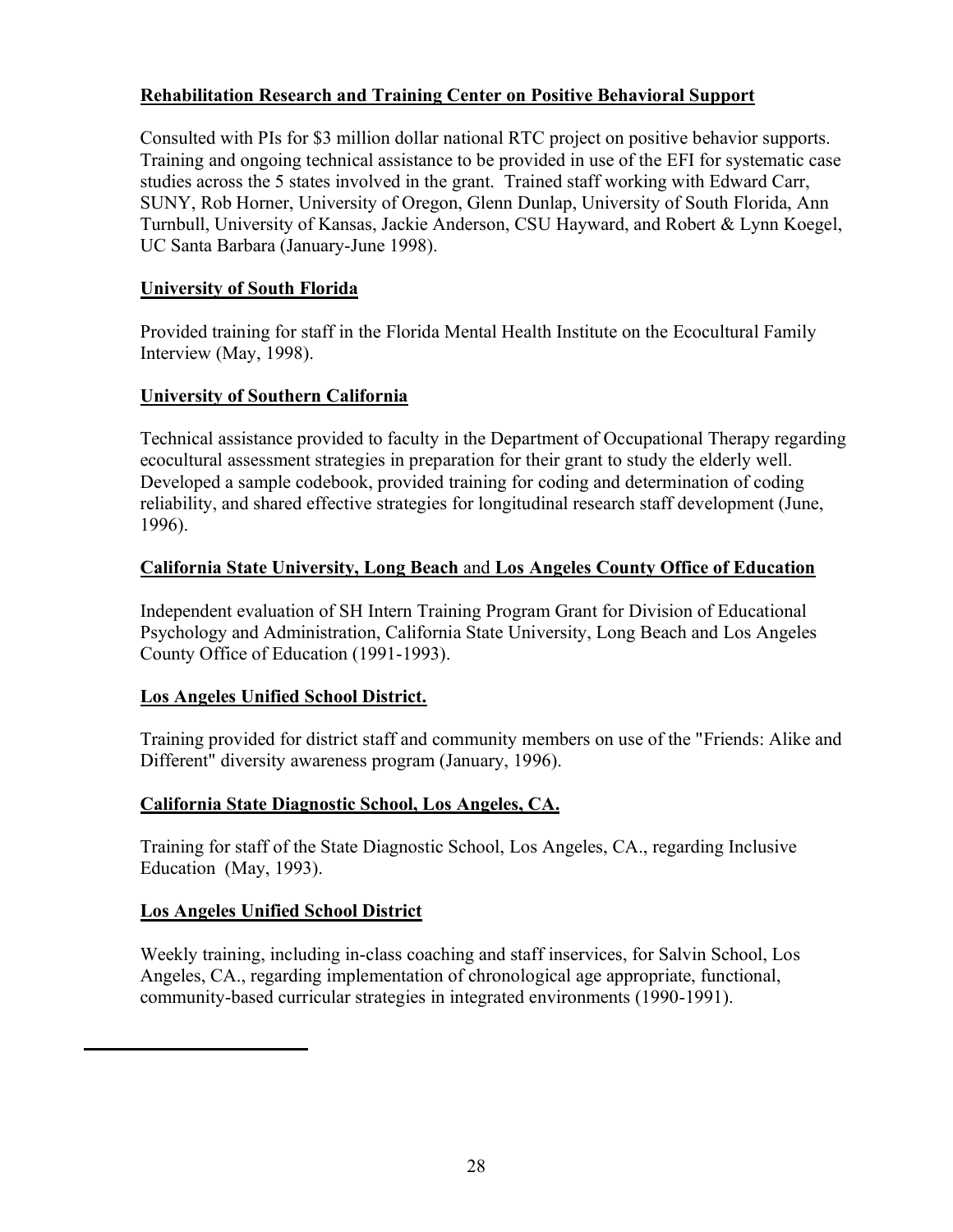# **Santa Monica Unified School District**

Ongoing technical assistance provided to parents and special education staff regarding full inclusion of children with severe disabilities in elementary school and high school in Santa Monica, CA. (1989-1991).

## **West Orange County Consortium for Special Education**

Consulted and trained teachers of students with severe disabilities in the West Orange County Consortium for Special Education regarding implementation of Chronological Age Appropriate, Functional, Community-Based, Integrated curriculum (1988-1989).

## **California State Diagnostic School, Los Angeles, CA.**

Training for staff of the State Diagnostic School, Los Angeles, CA., regarding Assessment and Recreation/ Leisure Skill Development within a Chronological Age Appropriate, Functional, Community-Based, Integrated program model, Los Angeles, CA. (July, 1988).

## **PROFESSIONAL AFFILIATIONS:**

**Association for Persons with Severe Handicaps** (TASH), member.

**California Chapter of the Association for Persons with Severe Handicaps** (Cal-TASH), member (1983-present), **elected board member** (2007-2009).

**Society for Research in Child Development** (SRCD), member.

**California State Special Education Coalition,** Cal TASH representative (1992-1994).